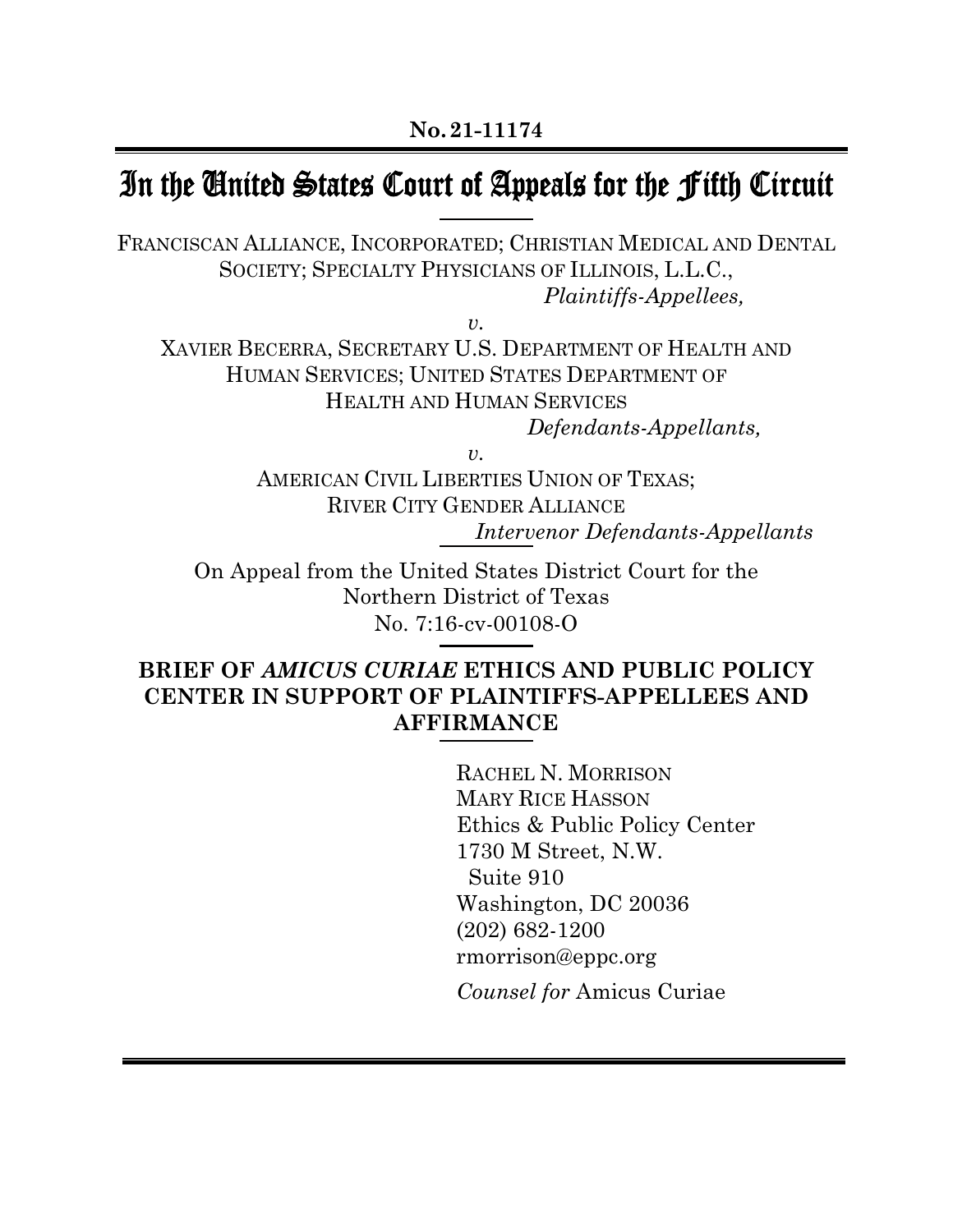## **CERTIFICATE OF INTERESTED PERSONS**

Counsel of record certifies that the following persons and entities as described Fifth Circuit Rule 29.2 have an interest in the amicus brief.

| <b>Plaintiffs-Appellees</b>       | Counsel for<br><b>Plaintiffs-Appellees</b> |
|-----------------------------------|--------------------------------------------|
| • Franciscan Alliance, Inc.       | The Becket Fund for Religious<br>Liberty:  |
| Christian Medical & Dental        | Luke W. Goodrich                           |
| Society                           | Mark L. Rienzi                             |
| Specialty Physicians of Illinois, | Daniel L. Chen                             |
| LLC                               | Joseph C. Davis                            |

| Defendants-Appellants                                                                                                                                 | <b>Counsel for</b><br>Defendants-Appellants                                                                                               |
|-------------------------------------------------------------------------------------------------------------------------------------------------------|-------------------------------------------------------------------------------------------------------------------------------------------|
| • Xavier Becerra, in his official<br>capacity as Secretary of the<br>U.S. Department of Health and<br>Human Services<br>U.S. Department of Health and | U.S. Department of Justice:<br>McKaye Lea Neumeister<br>Marleigh D. Dover<br>Charles Wylie Scarborough<br><b>Bradley Philip Humphreys</b> |
| <b>Human Services</b>                                                                                                                                 | Jack Starcher                                                                                                                             |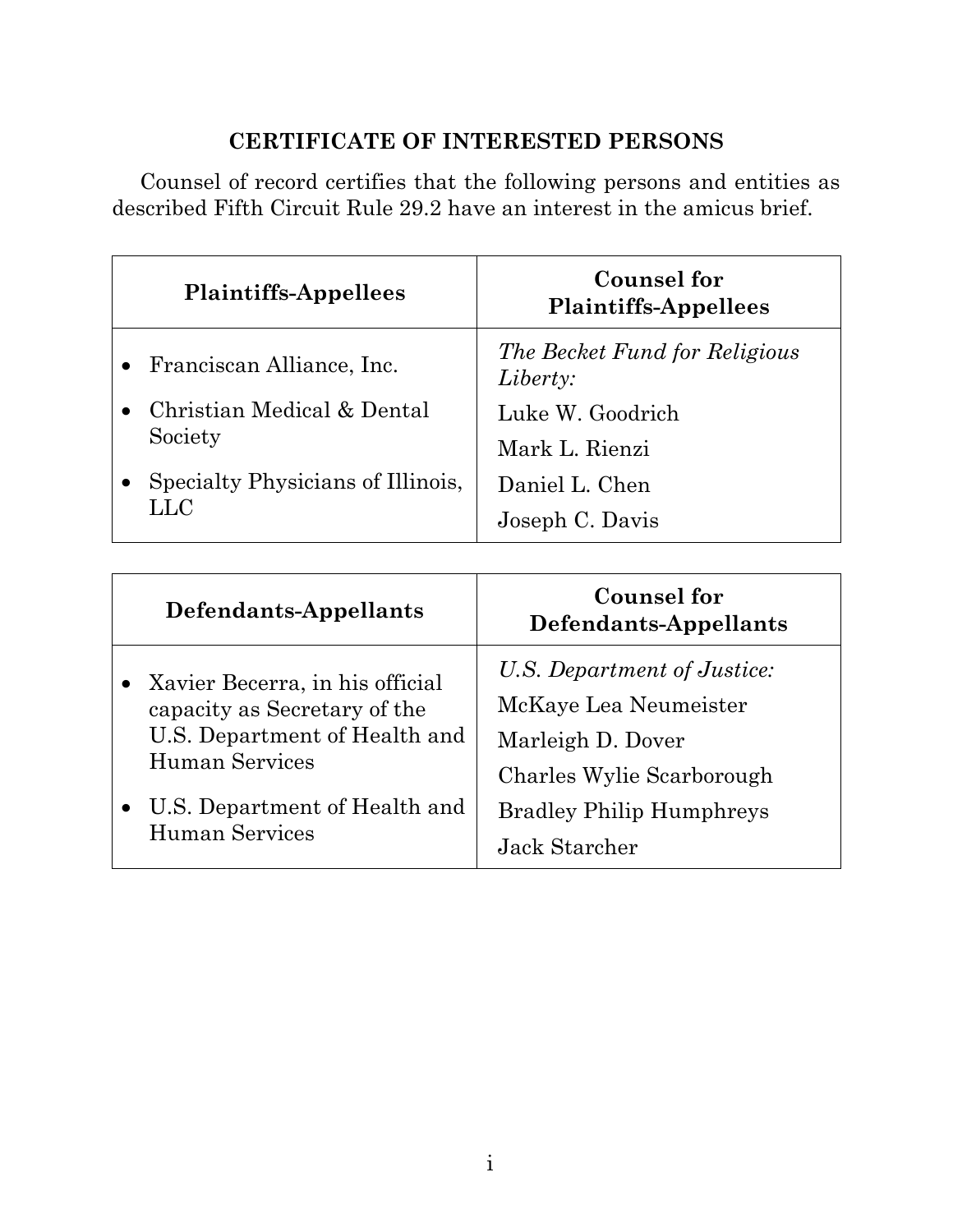| <b>Intervenor Defendants-</b><br>Appellants                              | <b>Counsel for Intervenor</b><br>Defendants-Appellants                                                                                                                                                                                              |
|--------------------------------------------------------------------------|-----------------------------------------------------------------------------------------------------------------------------------------------------------------------------------------------------------------------------------------------------|
| American Civil Liberties Union<br>of Texas<br>River City Gender Alliance | American Civil Liberties Union<br><i>Foundation:</i><br>Lindsey Kaley<br>Joshua A. Block                                                                                                                                                            |
|                                                                          | <b>Brigitte Amiri</b><br>James D. Esseks<br>Louise Melling<br>Daniel Mach<br>American Civil Liberties Union<br>of Texas:<br>Andre Segura<br>Brian Klosterboer<br>American Civil Liberties Union<br>Foundation of Nebraska:<br><b>Scout Richters</b> |

| <b>Amicus Curiae</b>          | <b>Counsel for</b><br><b>Amicus Curiae</b>                                          |
|-------------------------------|-------------------------------------------------------------------------------------|
| Ethics & Public Policy Center | <i>Ethics &amp; Public Policy Center:</i><br>Rachel N. Morrison<br>Mary Rice Hasson |

*/s/ Rachel Morrison* 

Rachel N. Morrison *Counsel for* Amicus Curiae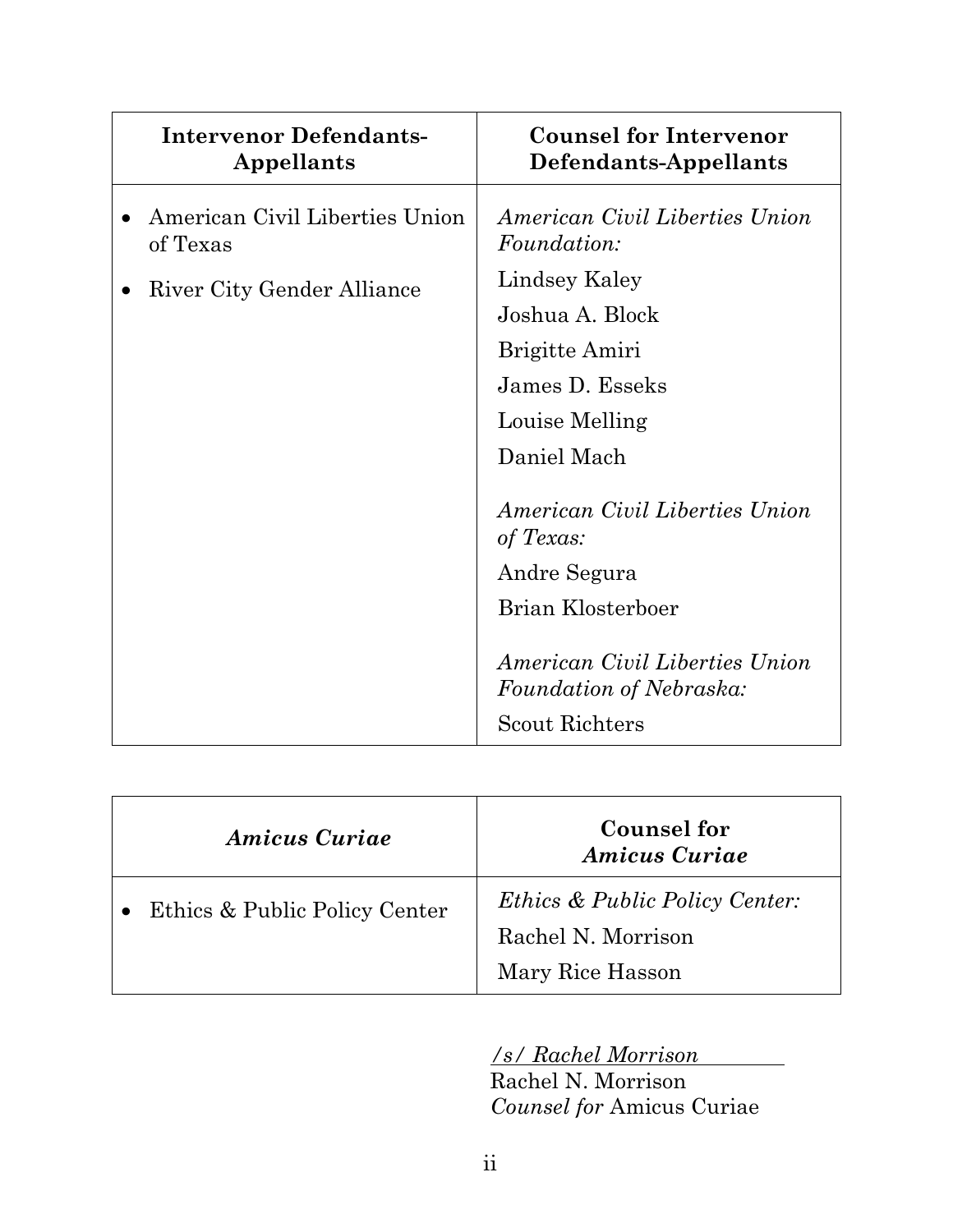## **CORPORATE DISCLOSURE STATEMENT**

*Amicus Curiae* the Ethics and Public Policy Center is a non-profit 501(c)(3) organization and has no corporate parent and is not owned in whole or in part by any publicly held corporation.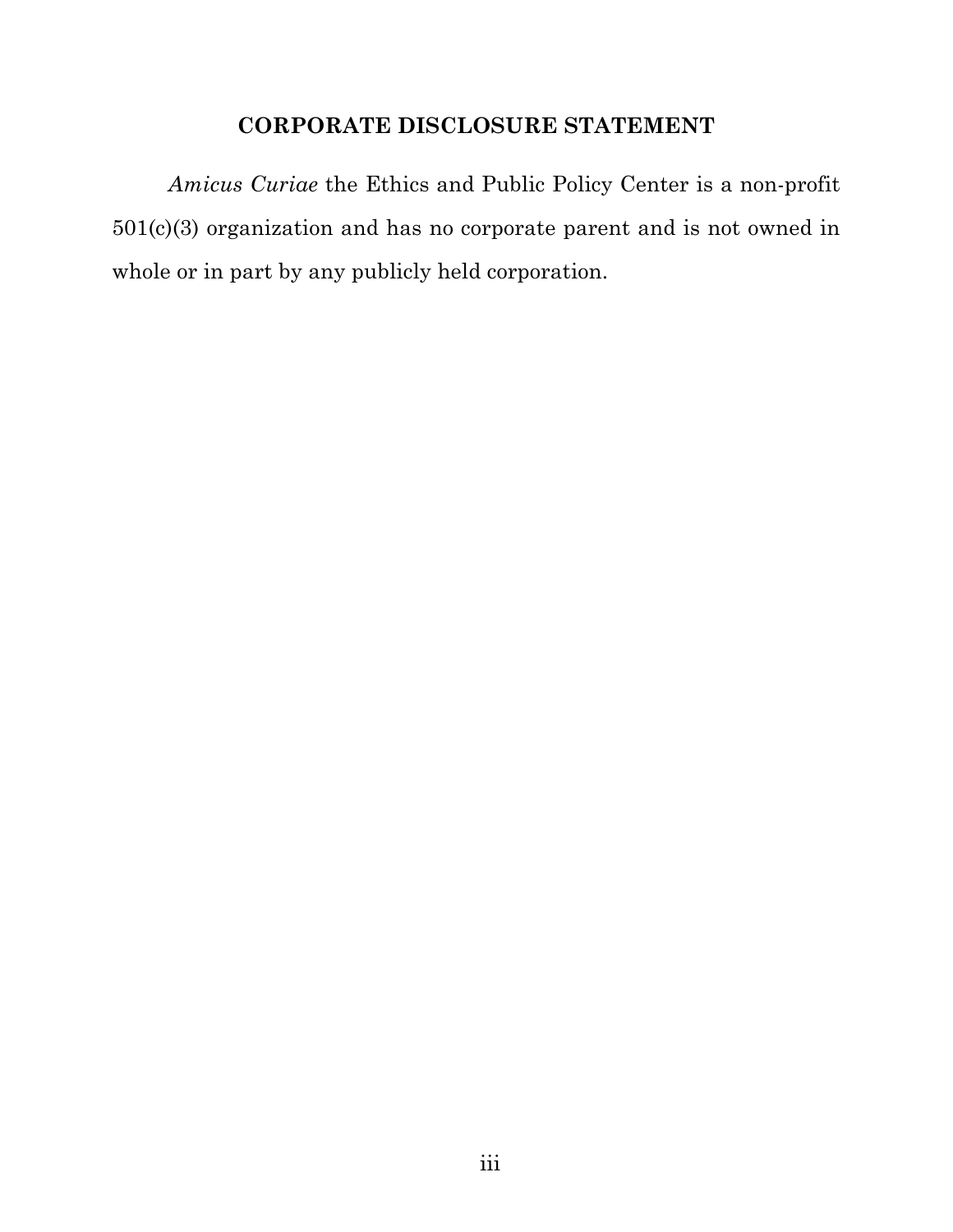## **TABLE OF CONTENTS**

| STATEMENT OF INTEREST OF AMICUS CURIAE 1                                                                           |
|--------------------------------------------------------------------------------------------------------------------|
|                                                                                                                    |
| There is no international or national medical consen-<br>I.<br>sus regarding an authoritative standard of care for |
| A. There is no consensus within the medical profes-                                                                |
| B. The lack of medical consensus is reflected interna-                                                             |
| C. The federal government has recognized the lack of                                                               |
| D. State action reflects the lack of medical consensus14                                                           |
| II. Gender-transition procedures can lead to serious                                                               |
|                                                                                                                    |
|                                                                                                                    |
|                                                                                                                    |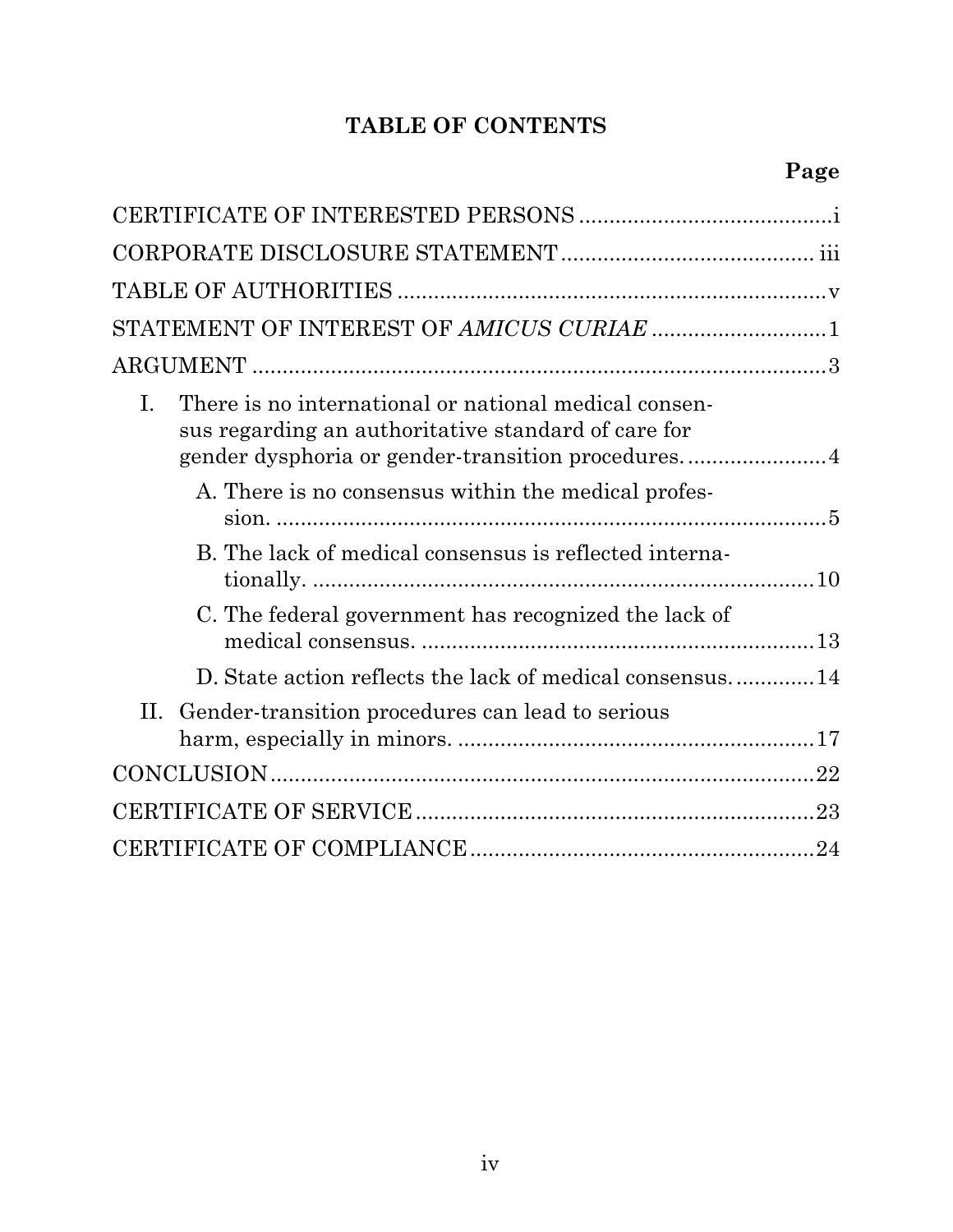## **TABLE OF AUTHORITIES**

| Cases |
|-------|
|-------|

| Doe v. Snyder,                                                                                                       |    |
|----------------------------------------------------------------------------------------------------------------------|----|
| Franciscan All. v. Becerra,                                                                                          |    |
| Gibson v. Collier,                                                                                                   |    |
| <b>Statute</b>                                                                                                       |    |
|                                                                                                                      |    |
| <b>Other Authorities</b>                                                                                             |    |
|                                                                                                                      |    |
| Abigail Shrier, Top Trans Doctors Blow the Whistle on                                                                |    |
|                                                                                                                      |    |
|                                                                                                                      |    |
| Alison Clayton, The Gender Affirmative Treatment Model for<br>Youth with Gender Dysphoria: A Medical Advance or Dan- |    |
| Am. Psychiatric Ass'n, Diagnostic and Statistical Manual of                                                          | .5 |
|                                                                                                                      |    |
|                                                                                                                      |    |
|                                                                                                                      |    |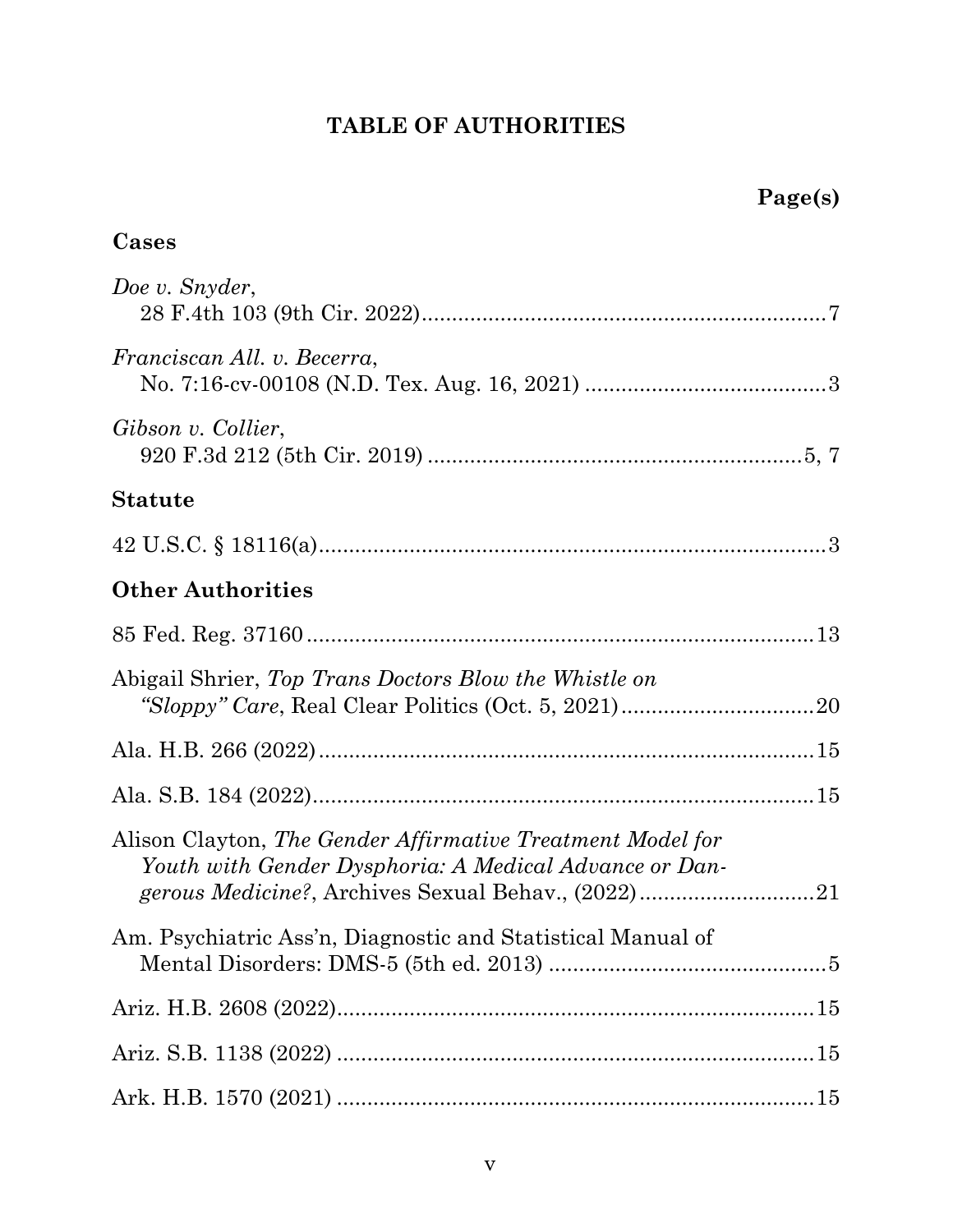| Becky McCall, NHS Makes Child Gender Identity Service<br><i>Changes After High Court Ruling, Medscape (Dec. 4,</i>                                                                     |  |
|----------------------------------------------------------------------------------------------------------------------------------------------------------------------------------------|--|
|                                                                                                                                                                                        |  |
| Becky McCall, Psychiatrists Shift Stance on Gender Dyspho-                                                                                                                             |  |
| Cecilia Dhejne et al., Long-term Follow-up of Transsexual<br>Persons Undergoing Sex Reassignment Surgery: Cohort                                                                       |  |
| Chantel M. Wiepjes et al., <i>Trends in Suicide Death Risk in</i><br>Transgender People: Results from the Amsterdam Cohort<br>of Gender Dysphoria Study (1972-2017), Acta Psychiatrica |  |
| CMS, Decision Memo for Gender Dysphoria and Gender Re-                                                                                                                                 |  |
| Committee on Standards for Developing Trustworthy Clini-<br>cal Practice Guidelines, Institute of Medicine of the Na-<br>tional Academies, Clinical Practice Guidelines We Can         |  |
| Correction to Branstrom and Pachankis, 177 Am. J. Psychia-                                                                                                                             |  |
| Dep't of Defense, Report and Recommendations on Military<br>Service by Transgender Persons (Feb. 22, 2018)14                                                                           |  |
| Devita Singh et al., A Follow-Up Study of Boys with Gender                                                                                                                             |  |
| <i>Fact-Checking the HHS, Soc'y for Evidence Based Gender</i>                                                                                                                          |  |
| Facts About Anti-Trans Youth Bills, Fenway Health (2022)7                                                                                                                              |  |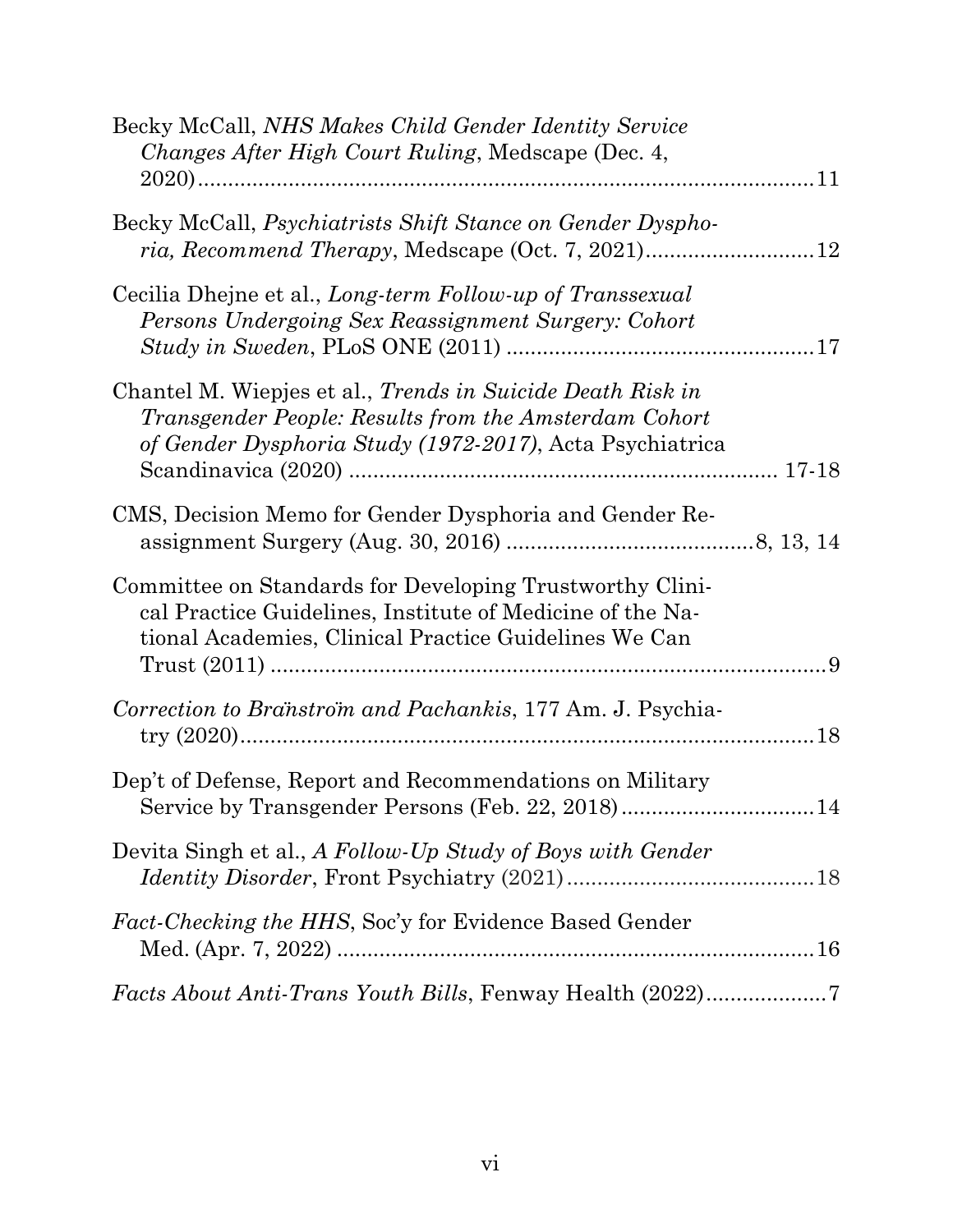| Florida Agency for Health Care Administration, Florida<br>Medicaid: Generally Accepted Professional Medical Stand-<br>ards Determination on the Treatment of Gender Dyspho-            |
|----------------------------------------------------------------------------------------------------------------------------------------------------------------------------------------|
|                                                                                                                                                                                        |
| Gender-Affirming Hormone in Children and Adolescents,                                                                                                                                  |
| Hilary Cass, Review of Gender Identity Services for Children                                                                                                                           |
| Institute of Medicine (US) Committee on Standards for De-<br>veloping Trustworthy Clinical Practice Guidelines, Clini-<br>cal Practice Guidelines We Can Trust (Robin Graham et        |
| Johanna Olson-Kennedy et al., Chest Reconstruction and<br>Chest Dysphoria in Transmasculine Minors and Young<br>Adults: Comparisons of Nonsurgical and Postsurgical Co-                |
| Karl Gerritse et al., <i>Decision-Making Approaches in</i><br>Transgender Healthcare: Conceptual Analysis and Ethical                                                                  |
| Kenneth J. Zucker, Adolescents with Gender Dysphoria: Re-<br>flections on Some Contemporary Clinical and Research Is-                                                                  |
|                                                                                                                                                                                        |
| Lauren Lewis, NHS's Only Gender Service for Children Be-<br>lieves All Girls Who Don't Like 'Pink Ribbons and Dollies'<br><i>Must Be Transgender, Whistleblower Claims, Daily Mail</i> |
| Letter from Greg Abbott, Governor, State of Texas, to Jaime<br>Masters, Commissioner, Texas Department of Family and                                                                   |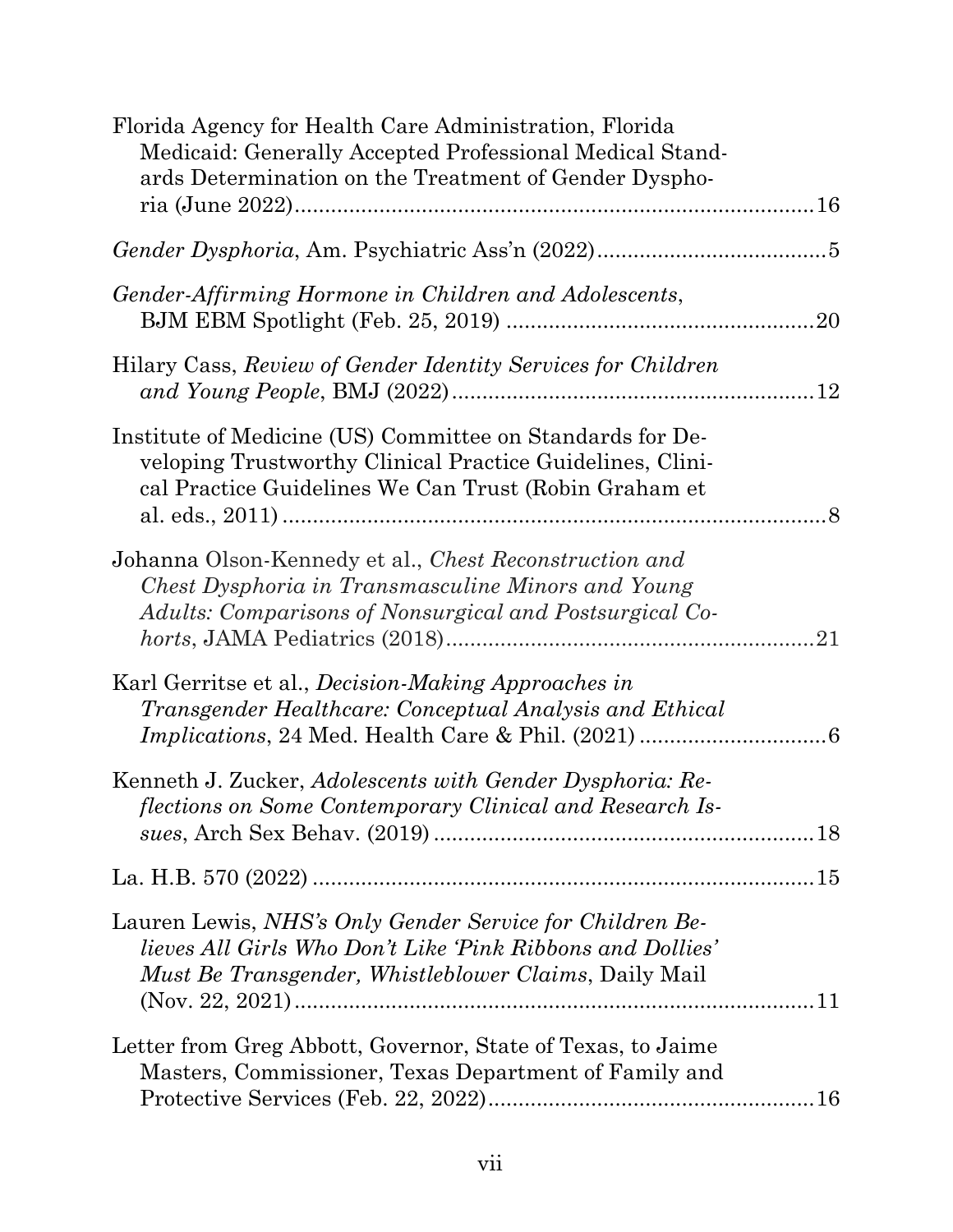| Lisa Littman, <i>Individuals Treated for Gender Dysphoria</i><br>with Medical and/or Surgical Transition Who Subse-<br>quently Detransitioned: A Survey of 100 Detransitioners,                                                           |  |
|-------------------------------------------------------------------------------------------------------------------------------------------------------------------------------------------------------------------------------------------|--|
| Lisa Nainggolan, <i>Hormonal Tx of Youth with Gender Dys-</i>                                                                                                                                                                             |  |
| Madeline B. Deutsch et al., What's in a Guideline? Develop-<br>ing Collaborative and Sound Research Designs that Sub-<br>stantiate Best Practice Recommendations for Transgender                                                          |  |
| Madeline B. Deutsch, Overview of Gender-Affirming Proce-<br>dures, Univ. Cal. San Fran. Transgender Care (June 17,                                                                                                                        |  |
| Max Lichtenstein et al., The Mount Sinai Patient-Centered<br>Preoperative Criteria Meant to Optimize Outcomes Are<br>Less of a Barrier to Care than WPATH SOC 7 Criteria Be-<br>fore Transgender-Specific Surgery, Mary Ann Liebert, Inc. |  |
|                                                                                                                                                                                                                                           |  |
|                                                                                                                                                                                                                                           |  |
|                                                                                                                                                                                                                                           |  |
| Nat'l Inst. for Health & Care Excellence, Evidence Review:<br>Gonadotrophin Releasing Hormone Analogues for Chil-<br>dren and Adolescents with Gender Dysphoria (Mar. 11,                                                                 |  |
| Office for Civil Rights, U.S. Dep't of Health & Human Servs.,<br>HHS Notice and Guidance on Gender Affirming Care,                                                                                                                        |  |
| Office of Population Affairs, U.S. Dep't of Health & Human<br>Servs., Gender-Affirming Care and Young People (Mar.                                                                                                                        |  |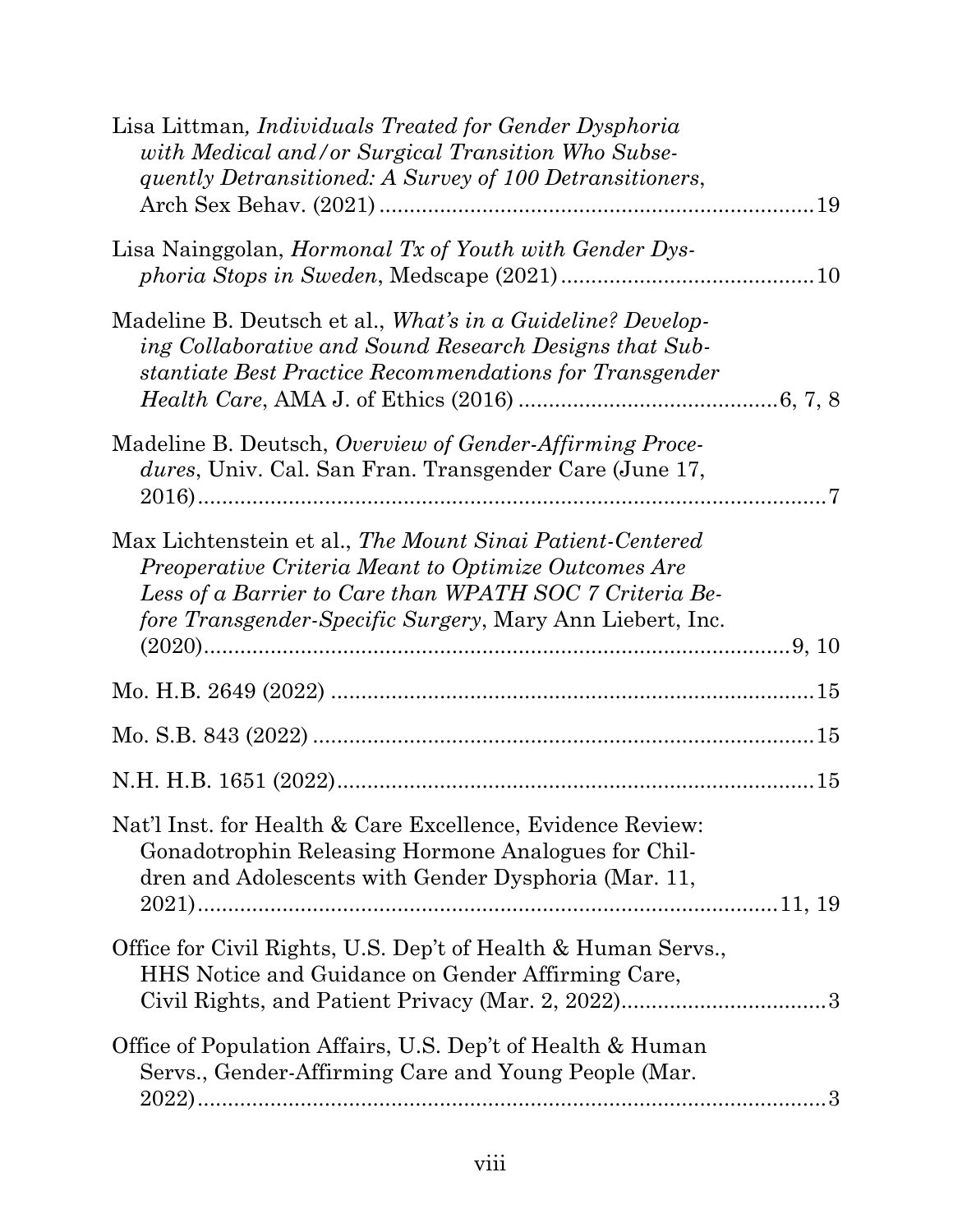| Office of the State Surgeon Gen., Fla. Dep't of Health, Treat-<br>ment of Gender Dysphoria for Children and Adolescents                                                         |  |
|---------------------------------------------------------------------------------------------------------------------------------------------------------------------------------|--|
|                                                                                                                                                                                 |  |
|                                                                                                                                                                                 |  |
|                                                                                                                                                                                 |  |
|                                                                                                                                                                                 |  |
| Polly Carmichael et al., Short-Term Outcomes of Pubertal<br>Suppression in a Selected Cohort of 12 to 15 Year Old<br>Young People with Persistent Gender Dysphoria in the       |  |
| Press Release, French National Academy of Medicine, Medi-<br>cine and Gender Transidentity in Children and Adoles-                                                              |  |
| Recommendation of the Council for Choices in Health Care<br>in Finland (PALKO / COHERE Finland): Medical Treat-<br>ment Methods for Dysphoria Related to Gender Variance        |  |
| <i>Report Overview</i> , Florida Agency for Health Care Admin-                                                                                                                  |  |
| Richard Branstrom & John E. Pachankis, Reduction in Men-<br>tal Health Treatment Utilization Among Transgender In-<br>dividuals After Gender-Affirming Surgeries: A Total Popu- |  |
| Roberto D'Angelo et al., One Size Does Not Fit All: In Sup-<br>port of Psychotherapy for Gender Dysphoria, Archives Sex-                                                        |  |
|                                                                                                                                                                                 |  |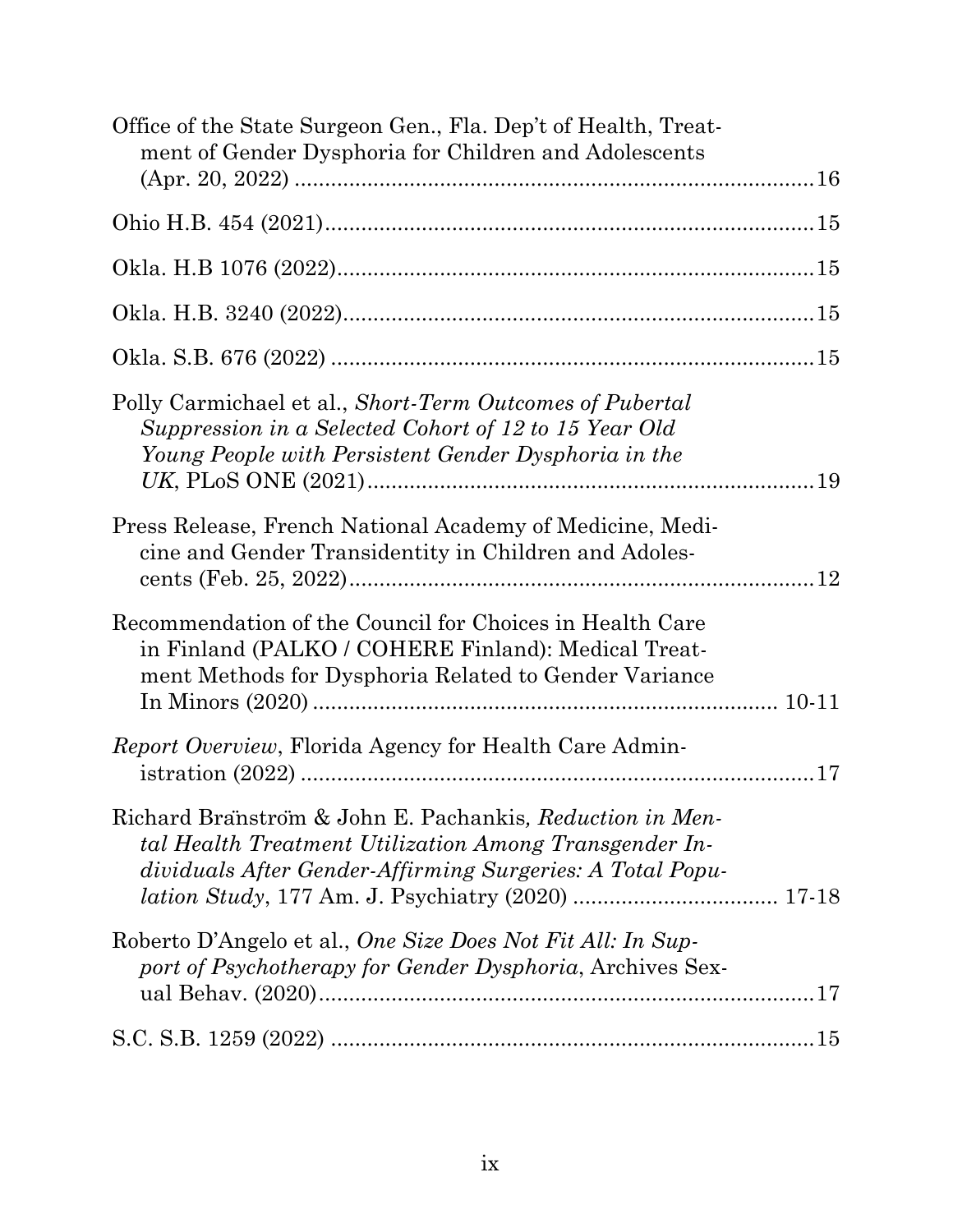| Sara Dahlen et al., <i>International Clinical Practice Guide-</i><br><i>lines for Gender Minority/Trans People: Systematic Re-</i>                                                |  |
|-----------------------------------------------------------------------------------------------------------------------------------------------------------------------------------|--|
| <i>Setting the Record Straight, Florida Agency for Health Care</i>                                                                                                                |  |
| Sonia Appleby, NHS Gender Identity Clinic Whistleblower                                                                                                                           |  |
| Stephen B. Levine, <i>Ethical Concerns About Emerging Treat-</i><br>ment Paradigms for Gender Dysphoria, J. Sex & Marital                                                         |  |
| Stephen B. Levine et al., Reconsidering Informed Consent for<br>Trans-Identified Children, Adolescents, and Young                                                                 |  |
|                                                                                                                                                                                   |  |
|                                                                                                                                                                                   |  |
|                                                                                                                                                                                   |  |
| Tex. Att'y Gen. Op. Letter No. KP-0401, from Ken Paxton,<br>Attorney General, to Matt Krause, Chair, House Commit-<br>tee on General Investigating, Texas House of Representa-    |  |
| U.S. Dep't of Health & Human Servs., Notification of Inter-<br>pretation and Enforcement of Section 1557 of the Afforda-<br>ble Care Act and Title IX of the Education Amendments |  |
| Video, Mission: Investigate: Trans Children ("Trans Train                                                                                                                         |  |
| William Malone, <i>Puberty Blockers for Gender Dysphoria: The</i><br><i>Science is Far from Settled</i> , Lancet Child & Adolescent                                               |  |
|                                                                                                                                                                                   |  |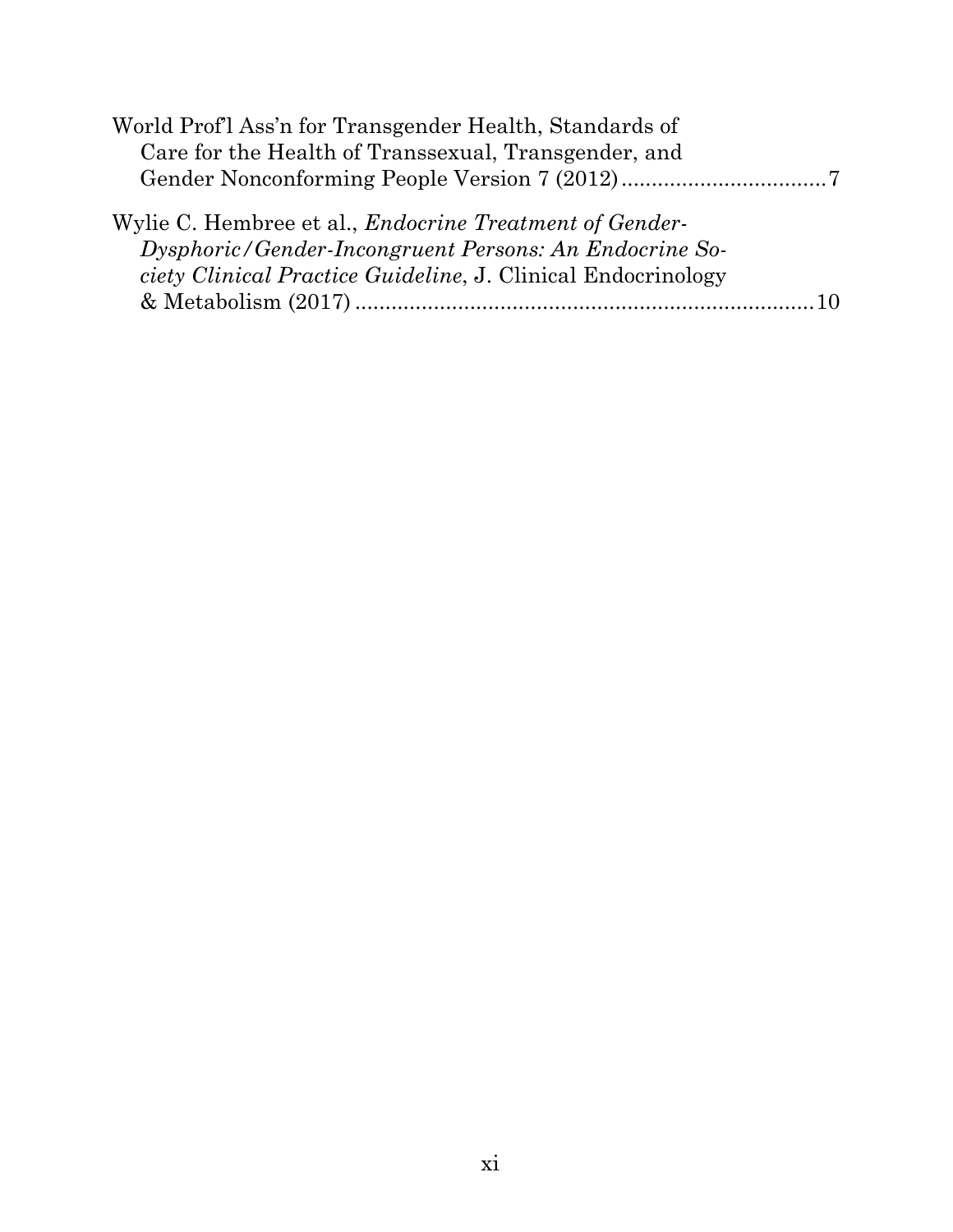#### **STATEMENT OF INTEREST OF** *AMICUS CURIAE*<sup>1</sup>

The Ethics and Public Policy Center ("EPPC") is a nonprofit research institution dedicated to applying the Judeo-Christian moral tradition to critical issues of public policy, law, culture, and politics. EPPC's programs cover a wide range of issues, including specifically HHS accountability, governmental and judicial restraint, bioethics and human flourishing, and personhood and identity. EPPC has a strong interest in ensuring the proper interpretation and application of Section 1557 of the Affordable Care Act, promoting the Judeo-Christian vision of the human person, and responding to the challenges of gender ideology.

Gender ideology has permeated the culture with stunning speed, influencing medicine, government, and business, and creating an urgent need for clarity, education, and compassionate guidance. This is particularly true in healthcare, which is at issue in this case. EPPC's brief demonstrates the lack of medical consensus regarding an authoritative standard of care for the treatment of gender dysphoria and gender-

<sup>&</sup>lt;sup>1</sup> All parties have consented to this filing. No party's counsel authored this brief in whole or in part, and no person or entity other than *Amicus Curiae* or their counsel made a monetary contribution intended to fund the brief's preparation or submission.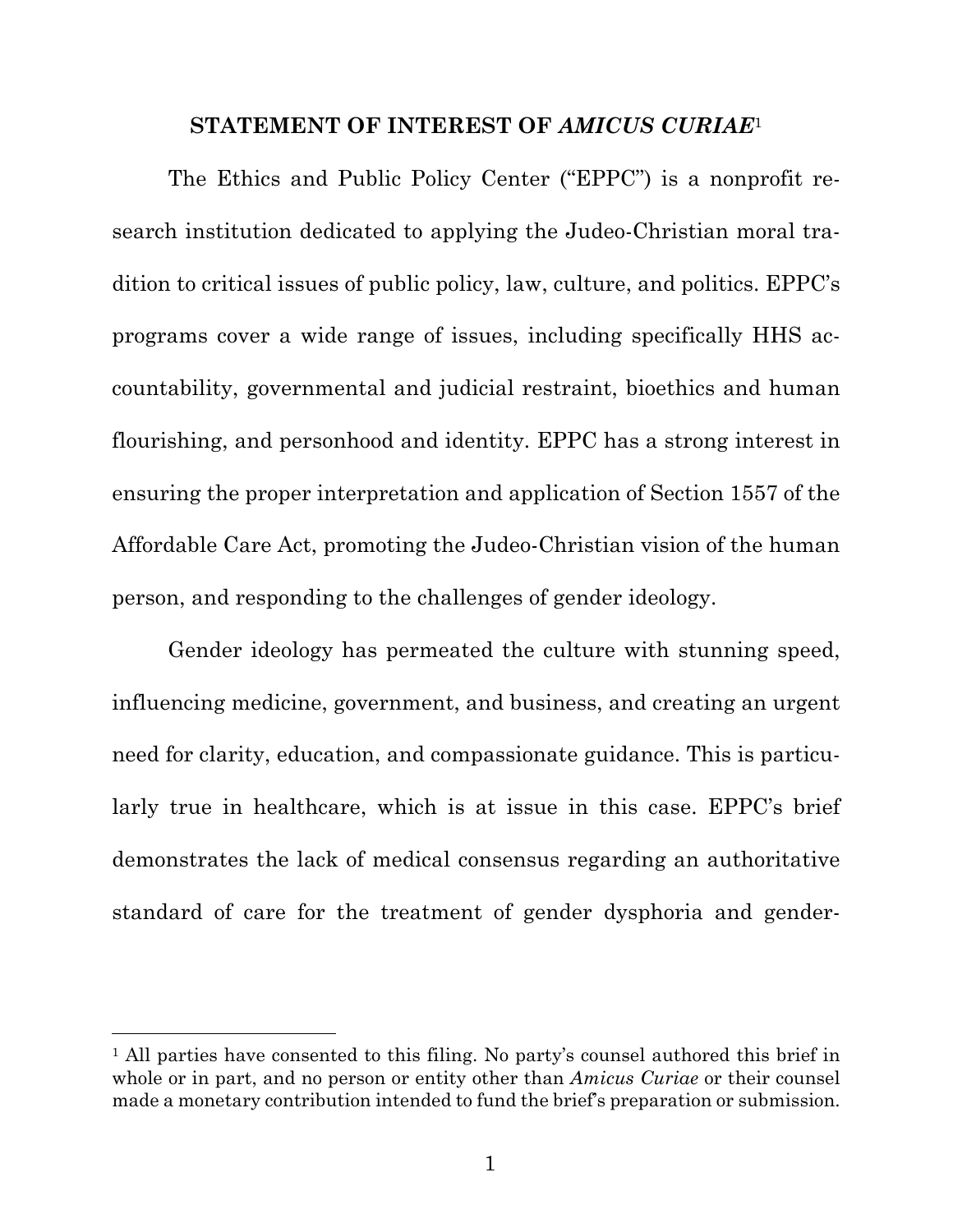transition procedures, and underscores the harms of gender-transition procedures, especially for minors.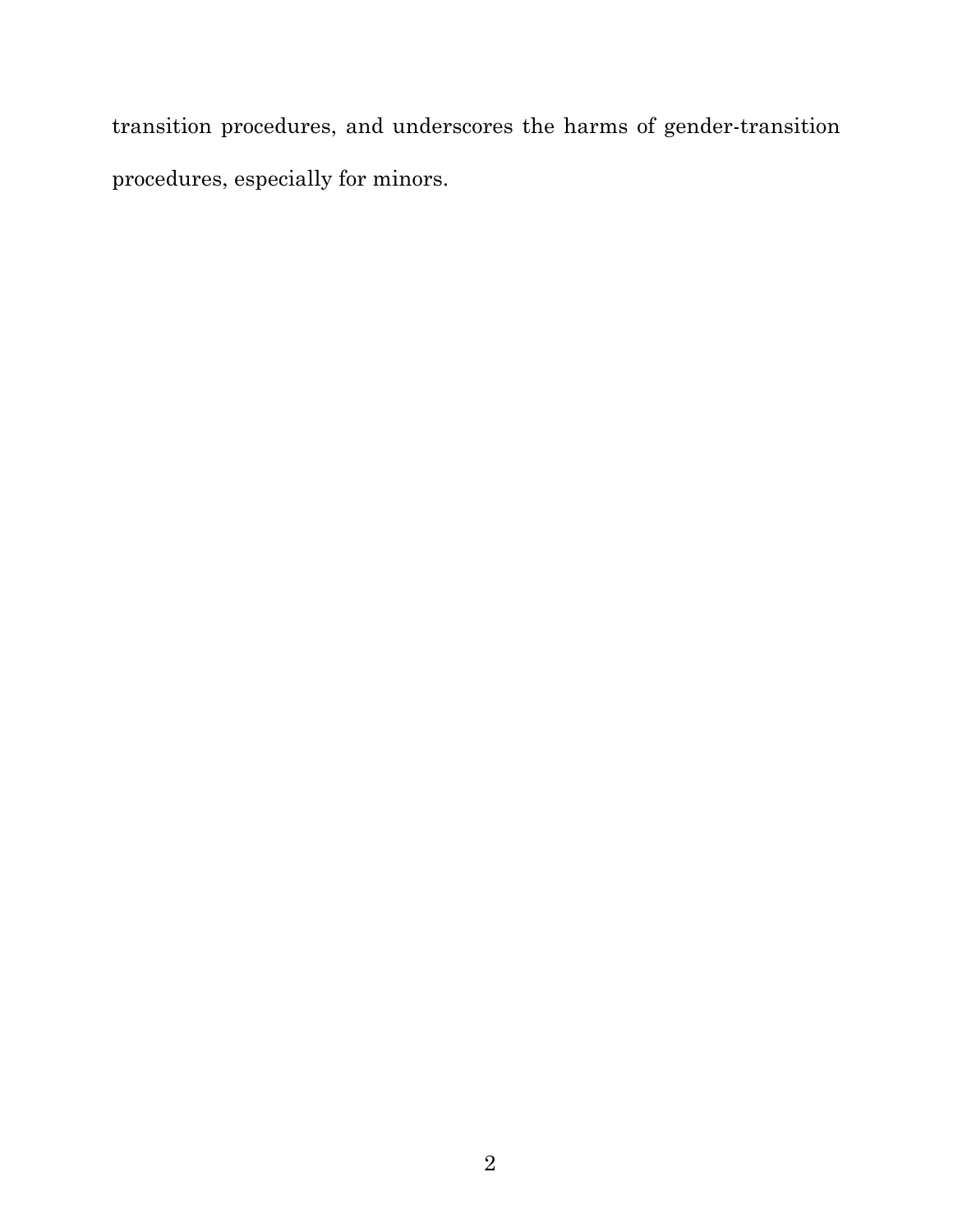#### **ARGUMENT**

The U.S. Department of Health and Human Services (HHS) under Secretary Xavier Becerra has interpreted and is enforcing Section 1557 of the Affordable Care Act, 42 U.S.C. § 18116(a), to prohibit discrimination on the basis of "gender identity" in federally funded health programs and activities.2 This interpretation requires healthcare organizations and professionals, including Plaintiffs and its members, to perform and insure "gender-transition procedures."3 But Plaintiffs, in accordance with their medical judgments and religious beliefs, do not perform gendertransition procedures because such procedures cause lifelong harm to an otherwise healthy person.

As discussed below, there is no international or national medical consensus regarding an authoritative standard of care for the treatment of gender dysphoria or for the proper evaluation of the risks and benefits of

<sup>2</sup> *See, e.g.*, U.S. Dep't of Health & Human Servs., Notification of Interpretation and Enforcement of Section 1557 of the Affordable Care Act and Title IX of the Education Amendments of 1972 (May 10, 2021), https://www.hhs.gov/sites/default/files/ocrbostock-notification.pdf; Office for Civil Rights, U.S. Dep't of Health & Human Servs., HHS Notice and Guidance on Gender Affirming Care, Civil Rights, and Patient Privacy (Mar. 2, 2022), https://www.hhs.gov/sites/default/files/hhs-ocr-notice-andguidance-gender-affirming-care.pdf; Office of Population Affairs, U.S. Dep't of Health & Human Servs., Gender-Affirming Care and Young People (Mar. 2022), https://opa.hhs.gov/sites/default/files/2022-03/gender-affirming-care-young-peoplemarch-2022.pdf.

<sup>&</sup>lt;sup>3</sup> The lower court's order defines "gender-transition procedures" as including "surgery, counseling, provision of pharmaceuticals, or other treatments sought in furtherance of a gender transition." *Franciscan All. v. Becerra*, No. 7:16-cv-00108, at \*1 n.1 (N.D. Tex. Aug. 16, 2021). For purposes of this brief, "gender-transition procedures" is used as shorthand for surgical and pharmaceutical (puberty blockers and cross-sex hormones) interventions used to further a "gender transition."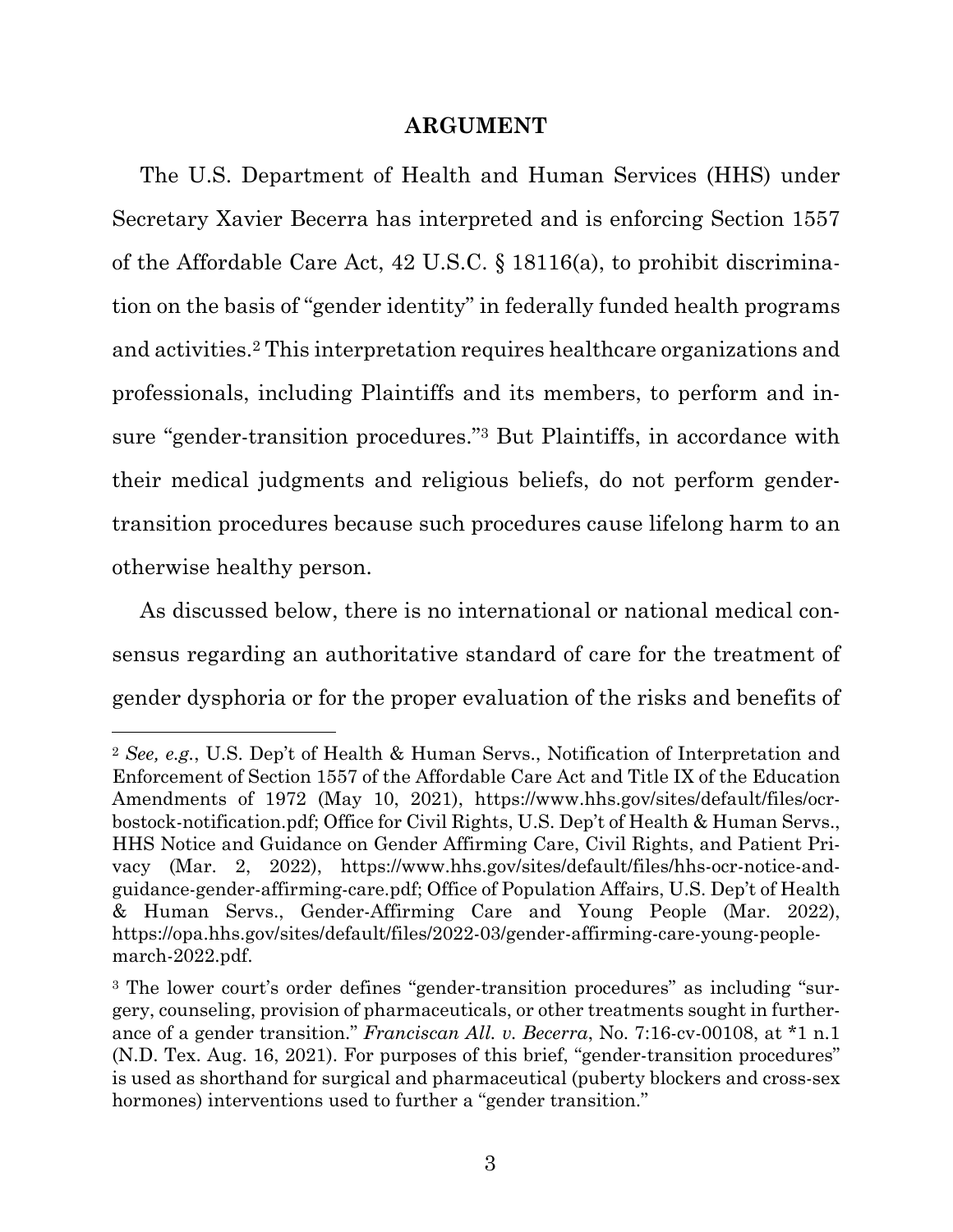medically assisted "gender transitions." HHS's interpretation of Section 1557's sex discrimination prohibition to require performance and insurance coverage of gender-transition procedures is an arbitrary determination by a government agency of the required medical standard of care. This "transgender mandate" forces healthcare professionals, including Plaintiffs, to violate their ethical obligations to render treatment according to their best medical judgment. The consequences affect not only the Plaintiffs but also the patients they serve. Gender-transition procedures can lead to significant and irreversible harms, especially for minors.

Without a permanent injunction, Plaintiffs, as they explain in their brief, will "face an untenable choice: sear their consciences and scar their patients, or risk losing their livelihoods and ministries." Pls.-Appellees' Br. at 6. The Court should affirm the district court's permanent injunction.

## **I. There is no international or national medical consensus regarding an authoritative standard of care for gender dysphoria or gender-transition procedures.**

HHS seeks to mandate gender-transition procedures as a standard of care under Section 1557, even though there is no consensus within the medical profession regarding an authoritative standard of care for gender dysphoria or gender-transition procedures. This lack of medical consensus is reflected internationally, has been recognized by the federal government, and is reflected in actions by the states.

4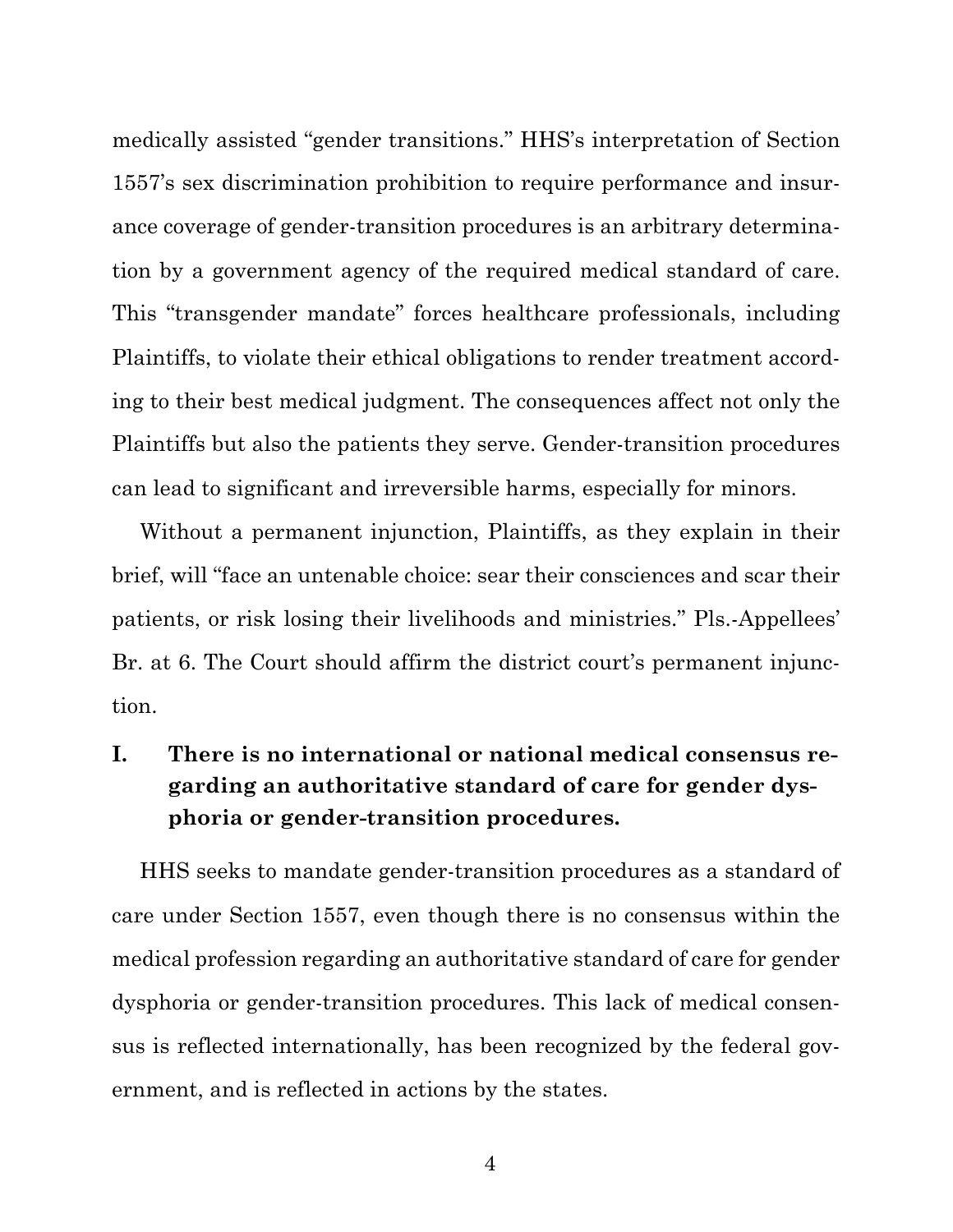#### **A. There is no consensus within the medical profession.**

Since the first gender-transition surgeries were performed in the U.S. in the mid-20th century to the present day, there has not been a medical consensus regarding the authoritative standard of care to treat gender dysphoria (previously called "gender identity disorder") or the proper evaluation of the risks and benefits of medically assisted "gender transitions." *Cf. Gibson v. Collier*, 920 F.3d 212, 216, 223, 224 (5th Cir. 2019) (finding it "indisputable" that "[t]here is no medical consensus that sex reassignment surgery is a necessary or even effective treatment for gender dysphoria" and that it "remains one of the most hotly debated topics within the medical community today").

Historically, there are uneven and, at times competing, trajectories in the development of therapeutic responses to gender dysphoria—defined by the American Psychiatric Association as "psychological distress that results from an incongruence between one's sex assigned at birth and one's gender identity."4 Gender dysphoria is an "inherently subjective

<sup>4</sup> The Diagnostic and Statistical Manual of Mental Health (DSM-5) of the American Psychiatric Association (APA) has recognized the diagnosis of "gender dysphoria" since 2013. For a diagnosis of gender dysphoria, the individual must meet various criteria (two of six for adults and adolescents and six of eight for children) and experience clinically significant distress sufficient to interfere with daily life. Am. Psychiatric Ass'n, Diagnostic and Statistical Manual of Mental Disorders: DMS-5 (5th ed. 2013). A list of relevant criteria may be accessed here: *Gender Dysphoria*, Am. Psychiatric Ass'n (2022), https://www.psychiatry.org/patients-families/gender-dysphoria.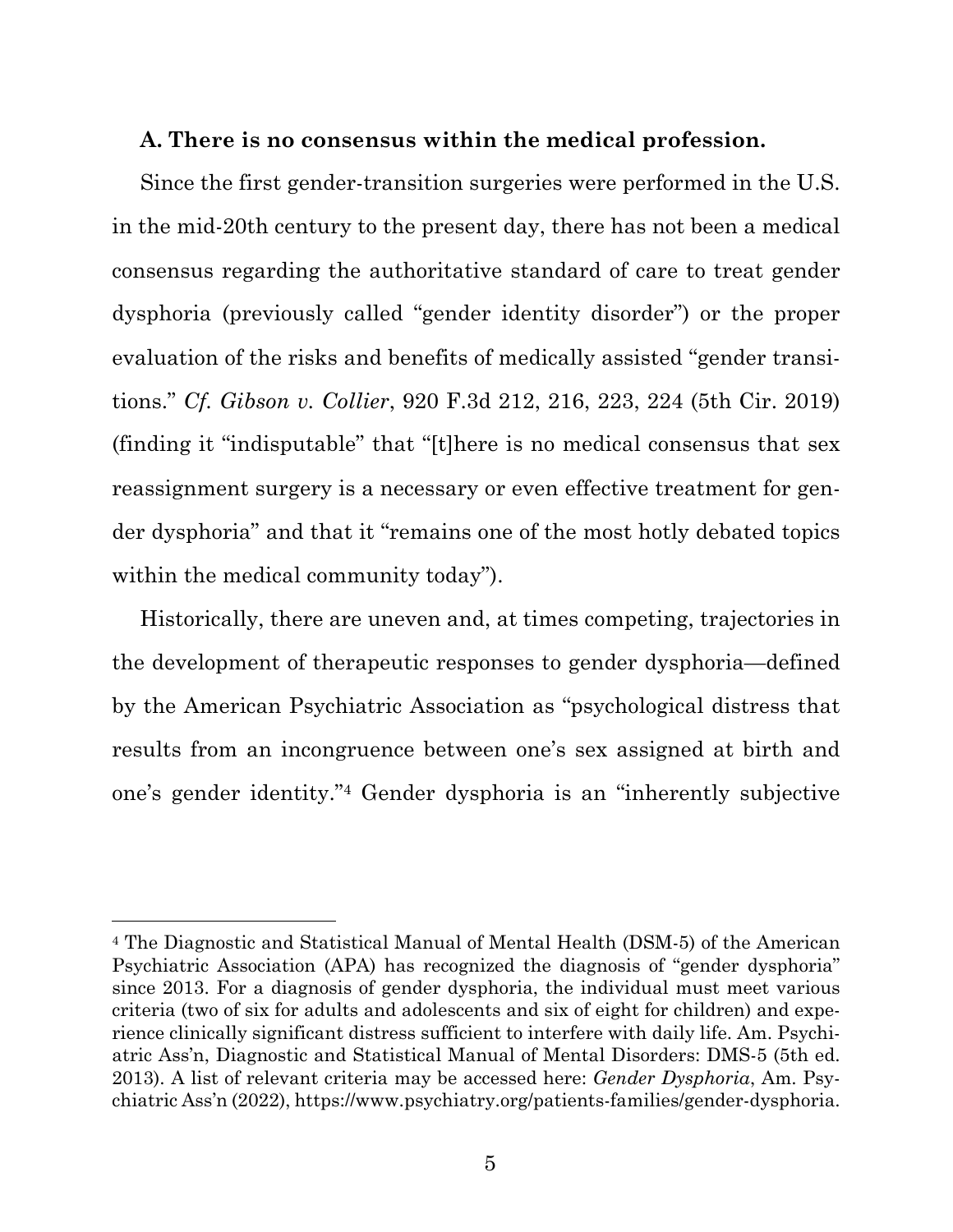phenomenon" and at the core of "gender medicine" and gender-transition procedures.5

"Transgender medicine presents a particular challenge for the development of evidence-based guidelines" in light of its thin evidence base, diverse clients and treatment goals, and "complex history."6 Existing treatments for gender dysphoria rest on a "relatively slim (biomedical) evidence base"7 that is compounded by major gaps in research. This results in a "convoluted context" that complicates the development of clinical care guidelines and research, undermines the pursuit of evidencebased treatments, and heightens the risk of harm for vulnerable patients.8

Nevertheless, certain medical organizations and gender clinics cite to and promote World Professional Association for Transgender Health (WPATH) guidelines as a dispositive summary of the "professional con-

<sup>5</sup> Karl Gerritse et al., *Decision-Making Approaches in Transgender Healthcare: Conceptual Analysis and Ethical Implications*, 24 Med. Health Care & Phil. 687 (2021), https://www.ncbi.nlm.nih.gov/pmc/articles/PMC8557156/.

<sup>6</sup> Madeline B. Deutsch et al., *What's in a Guideline? Developing Collaborative and Sound Research Designs that Substantiate Best Practice Recommendations for Transgender Health Care*, 18 AMA J. of Ethics 1098 (2016), https://doi.org/10.1001/journalofethics.2016.18.11.stas1-1611.

<sup>7</sup> Karl Gerritse et al., *supra* note 5.

<sup>8</sup> *Id.*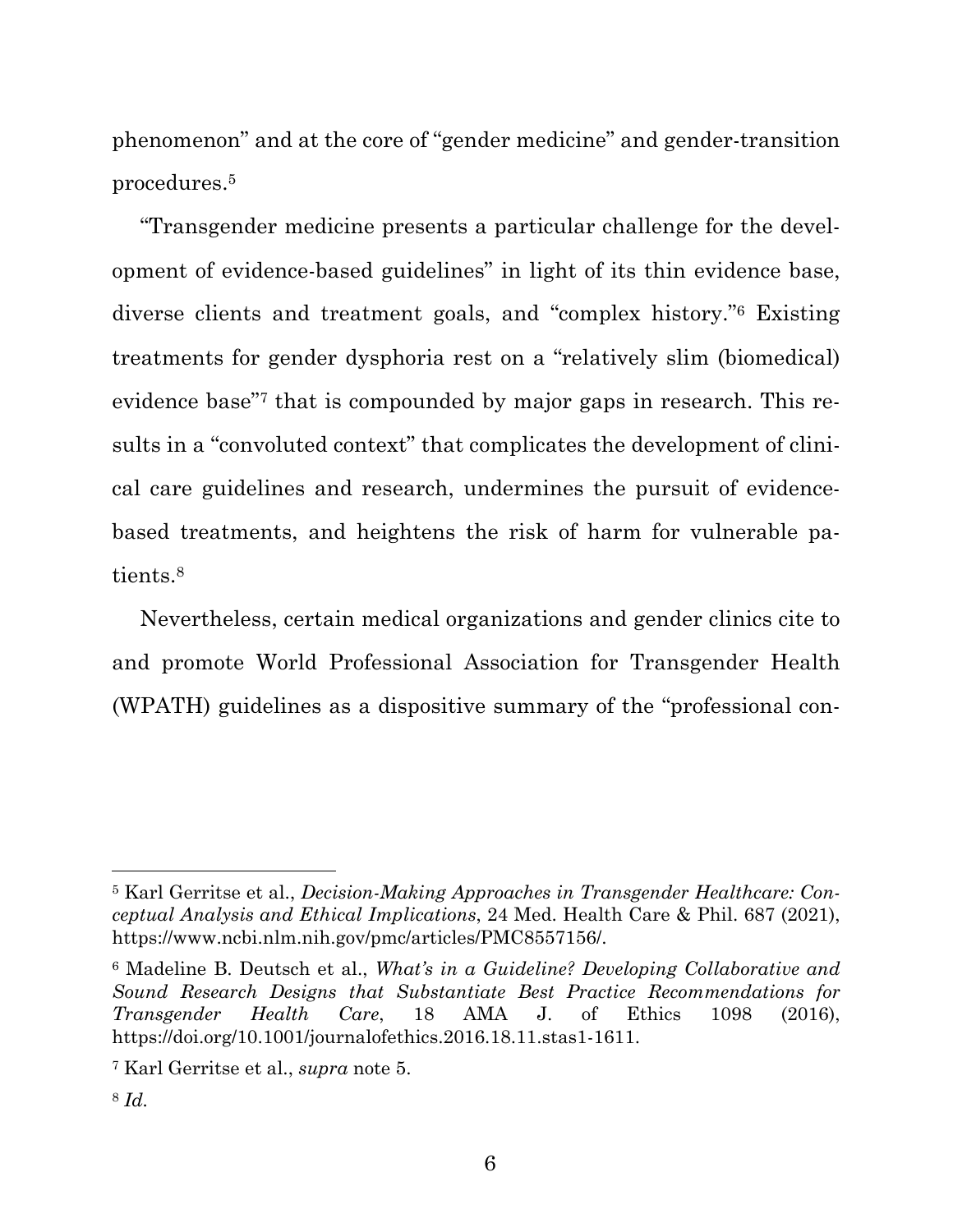sensus about the psychiatric, psychological, medical, and surgical management of gender dysphoria."9 However, as this Court has recognized, WPATH guidelines do not reflect medical consensus. *See Gibson*, 920 F.3d at 223 (finding "WPATH Standards of Care do not reflect medical consensus"); *see also Doe v. Snyder*, 28 F.4th 103, 112 (9th Cir. 2022) (affirming district court's reliance on "expert testimony that WPATH's Standards of Care are not universally endorsed").

While WPATH guidelines are styled as "Standards of Care" (SOC) and promoted as the "leading care model for gender-affirming care,"10 they do not qualify as an authoritative standard of care. Indeed version 7 of the WPATH SOC acknowledges that the so-called "standards of care" are actually "flexible clinical guidelines."11 In declining to endorse the use of WPATH SOC for Medicare coverage determinations, the Centers for

<sup>9</sup> *Facts About Anti-Trans Youth Bills*, Fenway Health (2022), https://fenwayhealth.org/the-fenway-institute/health-policy/transyouthmatter/ (Fenway describes the role of WPATH to "monito[r] current research and new knowledge about evidence-based medicine for transgender people. It publishes Standards of Care and Ethical Guidelines for health care providers …."); *see also* Madeline B. Deutsch, *Overview of Gender-Affirming Procedures*, Univ. Cal. San Fran. Transgender Care (June 17, 2016), https://transcare.ucsf.edu/guidelines/overview (The University of California San Francisco Transgender Care program cites WPATH for authority in determining which gender affirming surgical procedures are "defined as medically necessary.").

<sup>10</sup> Deutsch et al., *supra* note 6.

<sup>11</sup> World Prof'l Ass'n for Transgender Health, Standards of Care for the Health of Transsexual, Transgender, and Gender Nonconforming People Version 7 (2012), https://www.wpath.org/publications/soc. WPATH Standards of Care were developed initially in 1979 and are updated at regular intervals. Version 8 of the SOC is expected to be released in summer 2022.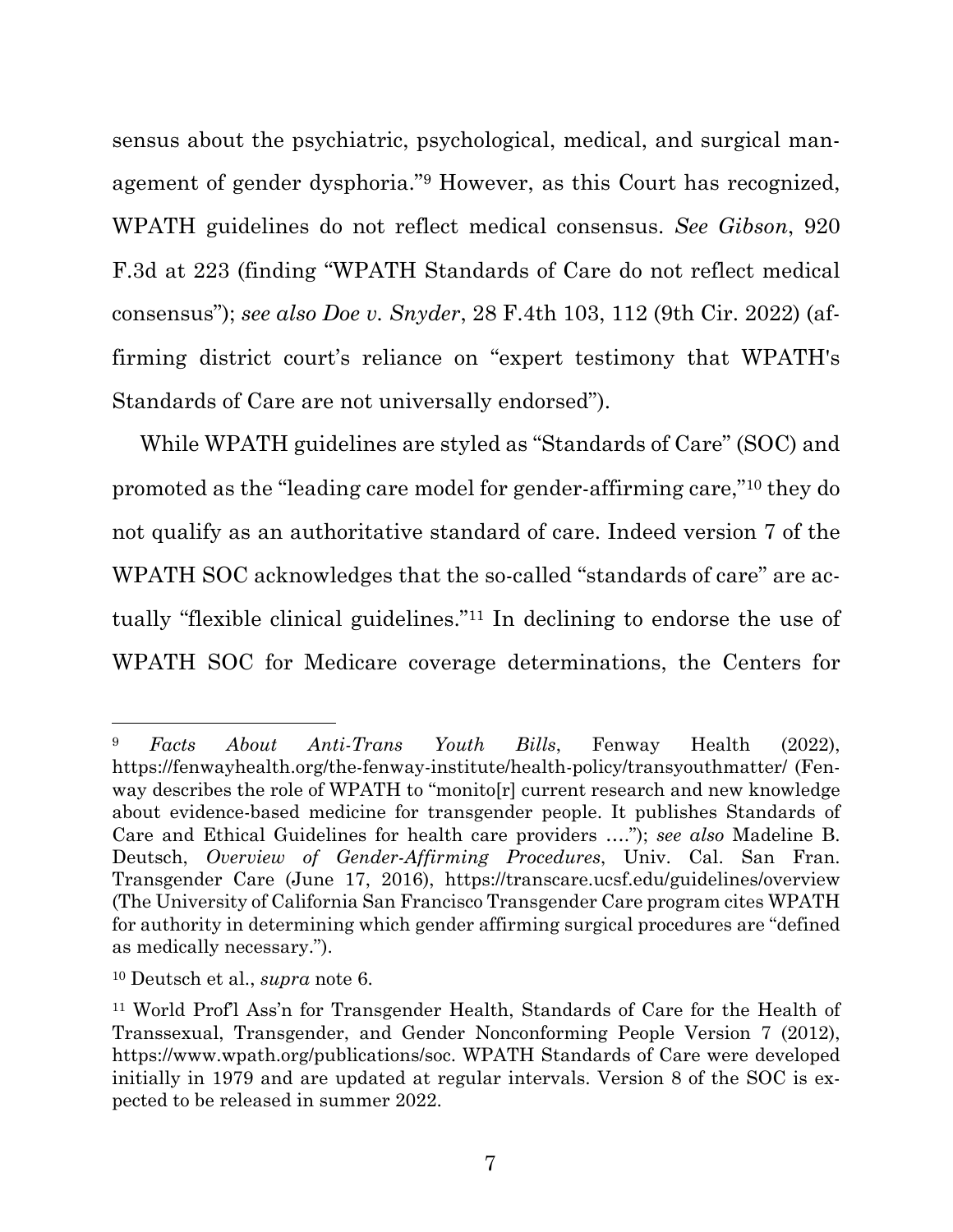Medicare & Medicaid Services (CMS) cited the "flexible" nature of WPATH guidelines.12 Moreover, the WPATH guidelines lack the rigor and evidence base necessary to qualify as authoritative standards of care or clinical practice guidelines (CPGs).13

A 2021 first-of-its-kind systematic analysis of international CPGs for "gender minority/trans health" (including WPATH guidelines) published in the British Medical Journal concluded that "WPATH SOCv7 *cannot* be considered 'gold standard'" (emphasis added).14 In fact, none of the twelve international gender medicine guidelines assessed in the BMJ review met the rigorous standard for clinical practice guidelines (or standards of

<sup>12</sup> CMS, Decision Memo for Gender Dysphoria and Gender Reassignment Surgery, CAG–00446N (Aug. 30, 2016) [hereinafter "CMS Decision Memo"], https://www.cms.gov/medicare-coverage-database/view/ncacal-decision-memo.aspx? proposed=N&NCAId=282.

<sup>13</sup> Deutsch et al., *supra* note 6. Trustworthy CPGs "should be based on a systematic review of the existing evidence; be developed by a knowledgeable, multidisciplinary panel of experts and representatives from key affected groups; consider important patient subgroups and patient preferences, as appropriate; be based on an explicit and transparent process that minimizes distortions, biases, and conflicts of interest; provide a clear explanation of the logical relationships between alternative care options and health outcomes, and provide ratings of both the quality of evidence and the strength of recommendations; and be reconsidered and revised as appropriate when important new evidence warrants modifications of recommendations." Institute of Medicine (US) Committee on Standards for Developing Trustworthy Clinical Practice Guidelines, Clinical Practice Guidelines We Can Trust 3 (Robin Graham et al. eds., 2011), https://www.ncbi.nlm.nih.gov/books/NBK209546/ (cleaned up).

<sup>14</sup> Sara Dahlen et al., *International Clinical Practice Guidelines for Gender Minority/Trans People: Systematic Review and Quality Assessment*, 11 BMJ Open (2021), https://pubmed.ncbi.nlm.nih.gov/33926984/.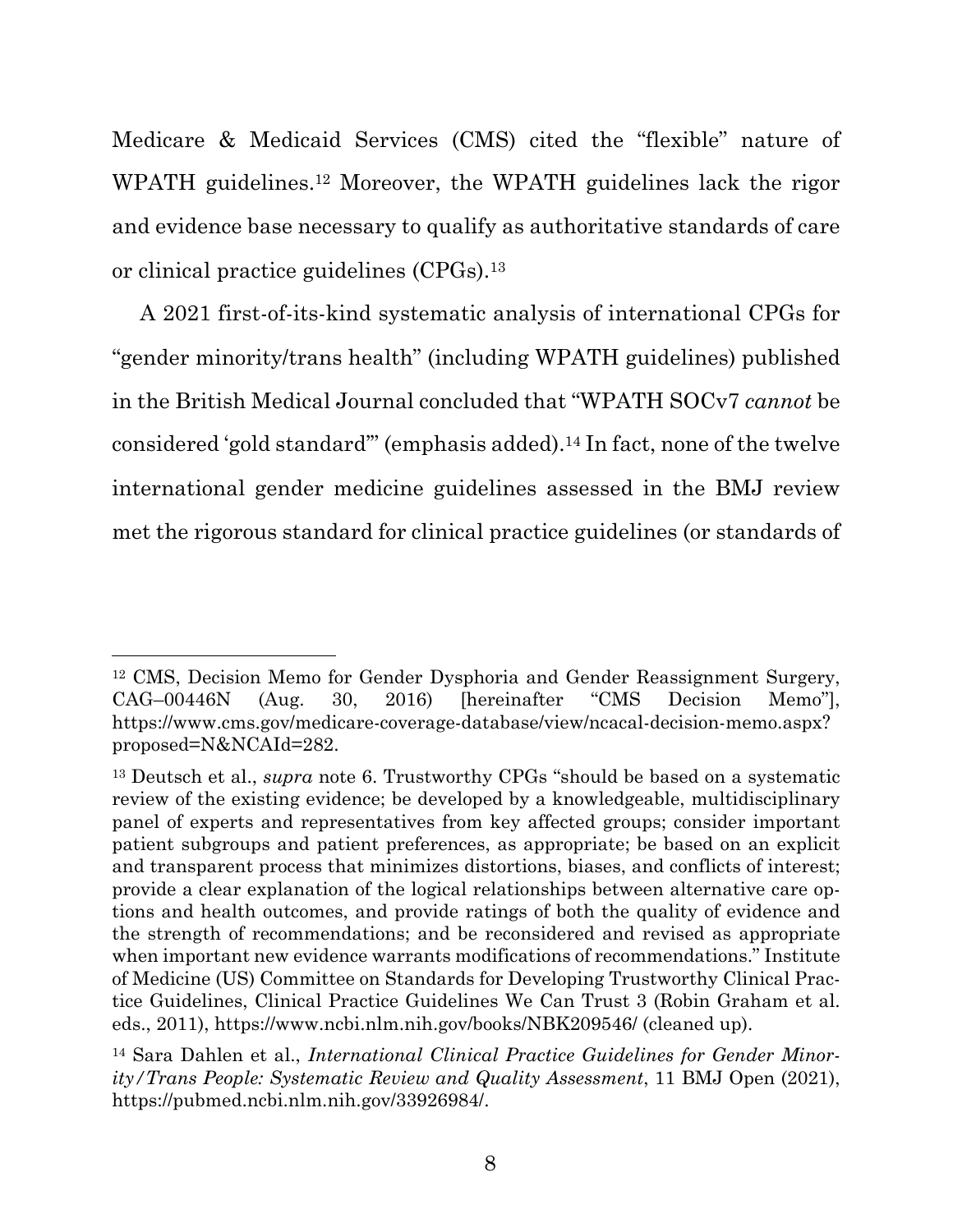care).15 *All* failed to meet the required standards, with WPATH SOC7 singled out for particularly strong criticism.16 "Standards of Care," such as WPATH's, which rest on weak, ungraded evidence, fail to make evidence-based practice recommendations, decline to discuss alternative care options, and omit data on treatment outcomes, fall far short of an authoritative medical standard of care.17

A 2020 study from the Mount Sinai Center for Transgender Medicine and Surgery (CTMS), a leading center for transgender medical care, notes that WPATH guidelines "are often considered the standard of care for [transgender] people throughout the world," but characterizes them as a "barrier to care," "impractical," unclear, and detrimental to patient wellbeing.18 Mount Sinai's open disregard for WPATH guidelines proves the point that there is no operative standard of care for the treatment of gender dysphoria.19 Indeed, Mount Sinai eventually developed its own

<sup>&</sup>lt;sup>15</sup> *Id.* (describing an overall "paucity" of "high quality" clinical guidance pertaining to gender dysphoria and gender transition).

<sup>16</sup> *Id*.

<sup>17</sup> Committee on Standards for Developing Trustworthy Clinical Practice Guidelines, Institute of Medicine of the National Academies, Clinical Practice Guidelines We Can Trust (2011), https://www.ncbi.nlm.nih.gov/books/NBK209546/.

<sup>18</sup> Max Lichtenstein et al., *The Mount Sinai Patient-Centered Preoperative Criteria Meant to Optimize Outcomes Are Less of a Barrier to Care than WPATH SOC 7 Criteria Before Transgender-Specific Surgery*, 5 Mary Ann Liebert, Inc. 166 (2020), https://doi.org/10.1089/trgh.2019.0066.

<sup>19</sup> Other guidelines governing treatment for gender dysphoria, such as the Endocrine Society's 2017 guidelines, prove similarly inadequate. Like the WPATH "standards," the Endocrine Society guidelines rely on "low" and "very low" quality evidence and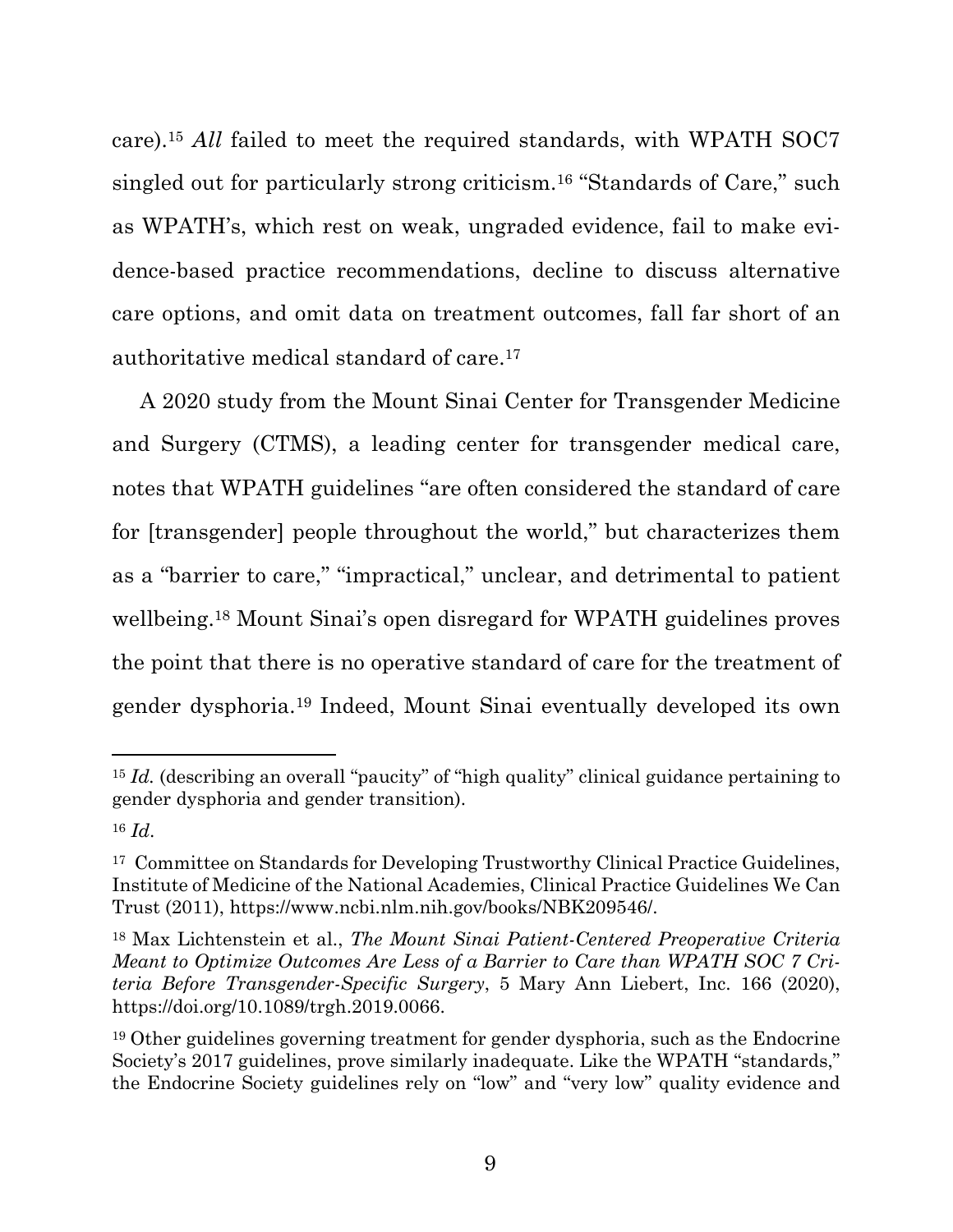criteria for gender-transition procedures—criteria that diverged significantly from WPATH guidelines, with less than 10 percent of Mount Sinai patients meeting criteria for both WPATH and Mount Sinai assessments.20

In short, there is no consensus within the medical community regarding the appropriate standard of care for gender dysphoria or gender-transition procedures.

## **B. The lack of medical consensus is reflected internationally.**

Many countries that initially embraced gender-transition procedures, especially for minors, are now reversing course. For example, the leading gender clinic in Sweden has ended the use of puberty blockers in minors.21 Finland likewise has reversed course. After extensive evidence reviews, it issued new guidelines that prioritize psychotherapy as the firstline treatment for gender dysphoric minors.<sup>22</sup>

includes a disclaimer stating that its "guidelines cannot guarantee any specific outcome, nor do they establish a standard of care." Wylie C. Hembree et al., *Endocrine Treatment of Gender-Dysphoric/Gender-Incongruent Persons: An Endocrine Society Clinical Practice Guideline*, 102 J. Clinical Endocrinology & Metabolism (2017), https://academic.oup.com/jcem/article/102/11/3869/4157558. Lacking "detailed clinical guidelines for professionals" and clear, measurable, evidence-based recommendations, no current guidelines for treating gender dysphoria qualify as an authoritative CPG or standard of care.

<sup>20</sup> Lichtenstein et al., *supra* note 18.

<sup>21</sup> Lisa Nainggolan, *Hormonal Tx of Youth with Gender Dysphoria Stops in Sweden*, Medscape (2021), https://www.medscape.com/viewarticle/950964.

<sup>22</sup> Recommendation of the Council for Choices in Health Care in Finland (PALKO / COHERE Finland): Medical Treatment Methods for Dysphoria Related to Gender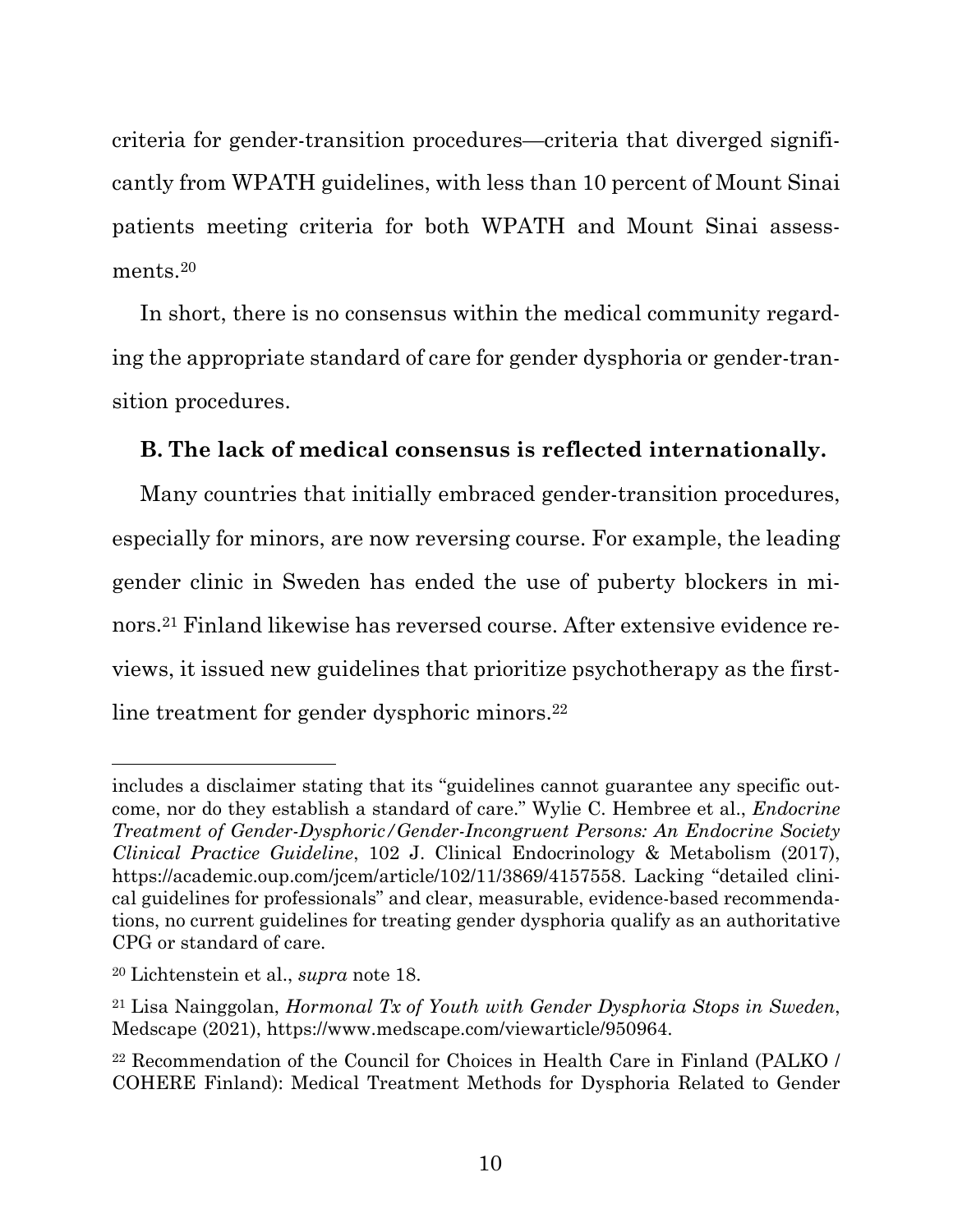In the United Kingdom, whistleblower complaints exposed the National Health Service's (NHS) gender clinic's inadequate psychological care for gender dysphoric minors.23 A landmark case against the NHS in 2020 by "detransitioner" Keira Bell found that minors lacked capacity to consent to gender-transition procedures that cause sterility and impair sexual function, causing the NHS to suspend the use of puberty blockers and institute new procedures to ensure better psychological care.24 (The decision was later reversed on procedural grounds.)

A separate evidence review in the UK, by the National Institute for Health and Care Excellence (NICE), found little evidence of benefit and substantial risk of harm from gender affirming treatment in minors.25 An independent review commissioned by NHS England (the "Cass report"), found that "[a]t present the professional community does not have a

Variance In Minors (2020), *available at* https://segm.org/sites/default/files/ Finnish\_Guidelines\_2020\_Minors\_Unofficial%20Translation.pdf. COHERE Finland works in conjunction with the Ministry of Social Affairs and Health.

<sup>23</sup> Sonia Appleby, *NHS Gender Identity Clinic Whistleblower Wins Damages*, The Guardian (Sept. 4, 2021), https://www.theguardian.com/society/2021/sep/04/genderidentity-clinic-whistleblower-wins-damages; Lauren Lewis, *NHS's Only Gender Service for Children Believes All Girls Who Don't Like 'Pink Ribbons and Dollies' Must Be Transgender, Whistleblower Claims*, Daily Mail (Nov. 22, 2021), https://www. dailymail.co.uk/news/article-10231507/NHSs-gender-service-children-believes-girlsdont-like-pink-transgender.html.

<sup>24</sup> Becky McCall, *NHS Makes Child Gender Identity Service Changes After High Court Ruling*, Medscape (Dec. 4, 2020), https://www.medscape.com/viewarticle/941781.

<sup>25</sup> Nat'l Inst. for Health & Care Excellence, Evidence Review: Gonadotrophin Releasing Hormone Analogues for Children and Adolescents with Gender Dysphoria (2021) [hereinafter "NICE Evidence Review"].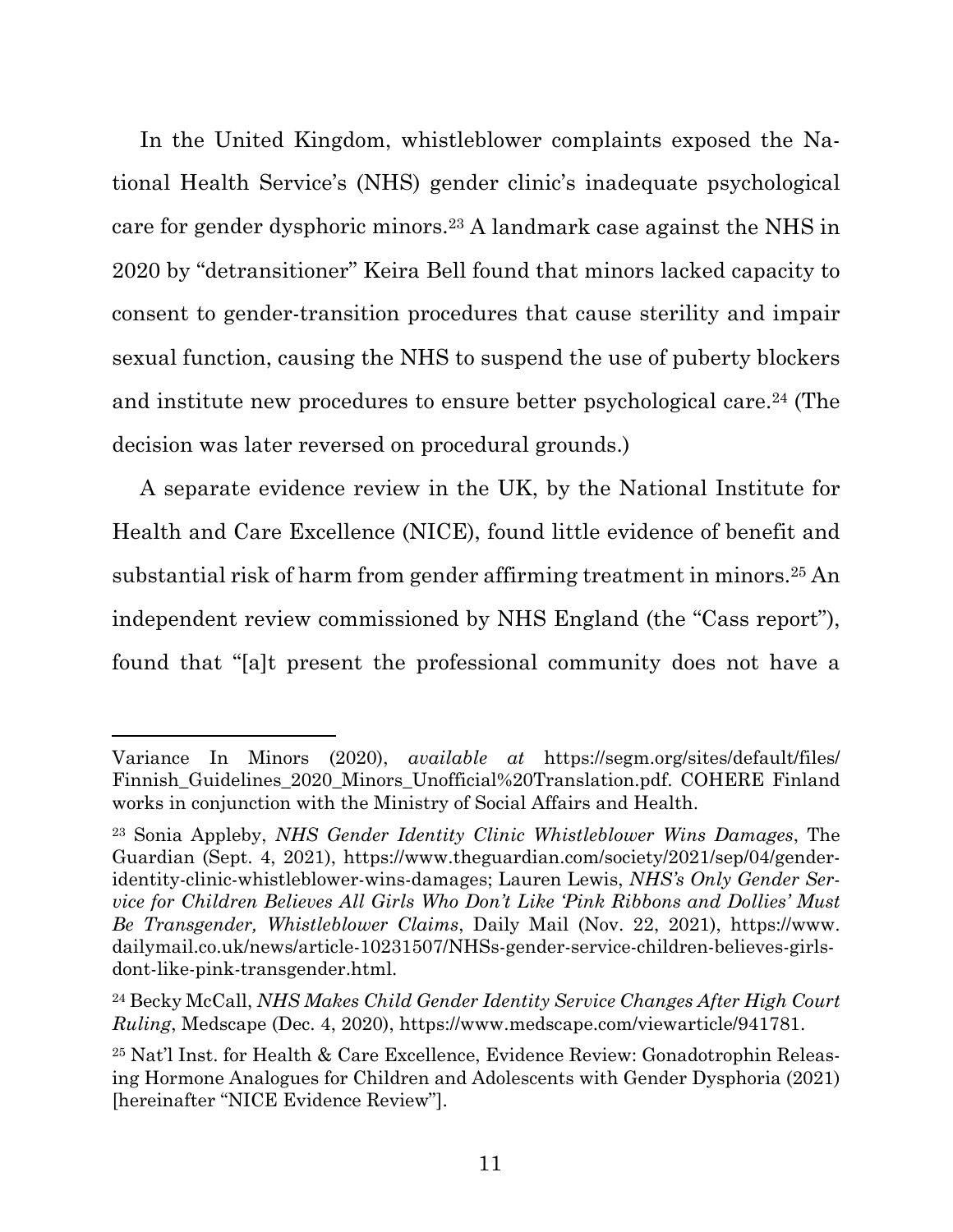shared understanding about the meaning of gender dysphoria in young people," its cause, or best treatment approaches.26 The report notes that "[m]uch of the research base is observational," with little "longer term follow up data," resulting in a "weak evidence base" for the use of puberty blockers.27

Psychotherapists in Australia and New Zealand recently issued a new policy statement emphasizing mental health treatment for gender dysphoric minors, rather than "gender affirmation," and stressing the importance of assessing the "psychological state and context in which gender dysphoria has arisen," before any treatment decisions are made.28 In February 2022, France's National Academy of Medicine warned medical professionals that the increase in young people seeking to undergo medical gender transition may be due to social contagion and urged the medical community to approach this issue with "great medical caution."29

<sup>26</sup> Hilary Cass, *Review of Gender Identity Services for Children and Young People*, BMJ (2022), https://www.bmj.com/content/376/bmj.o629.

<sup>27</sup> *Id*.

<sup>28</sup> Becky McCall, *Psychiatrists Shift Stance on Gender Dysphoria, Recommend Therapy*, Medscape (Oct. 7, 2021), https://www.medscape.com/viewarticle/960390.

<sup>29</sup> Press Release, French National Academy of Medicine, Medicine and Gender Transidentity in Children and Adolescents (Feb. 25, 2022), https://www.academiemedecine.fr/la-medecine-face-a-la-transidentite-de-genre-chez-les-enfants-et-lesadolescents/?lang=en.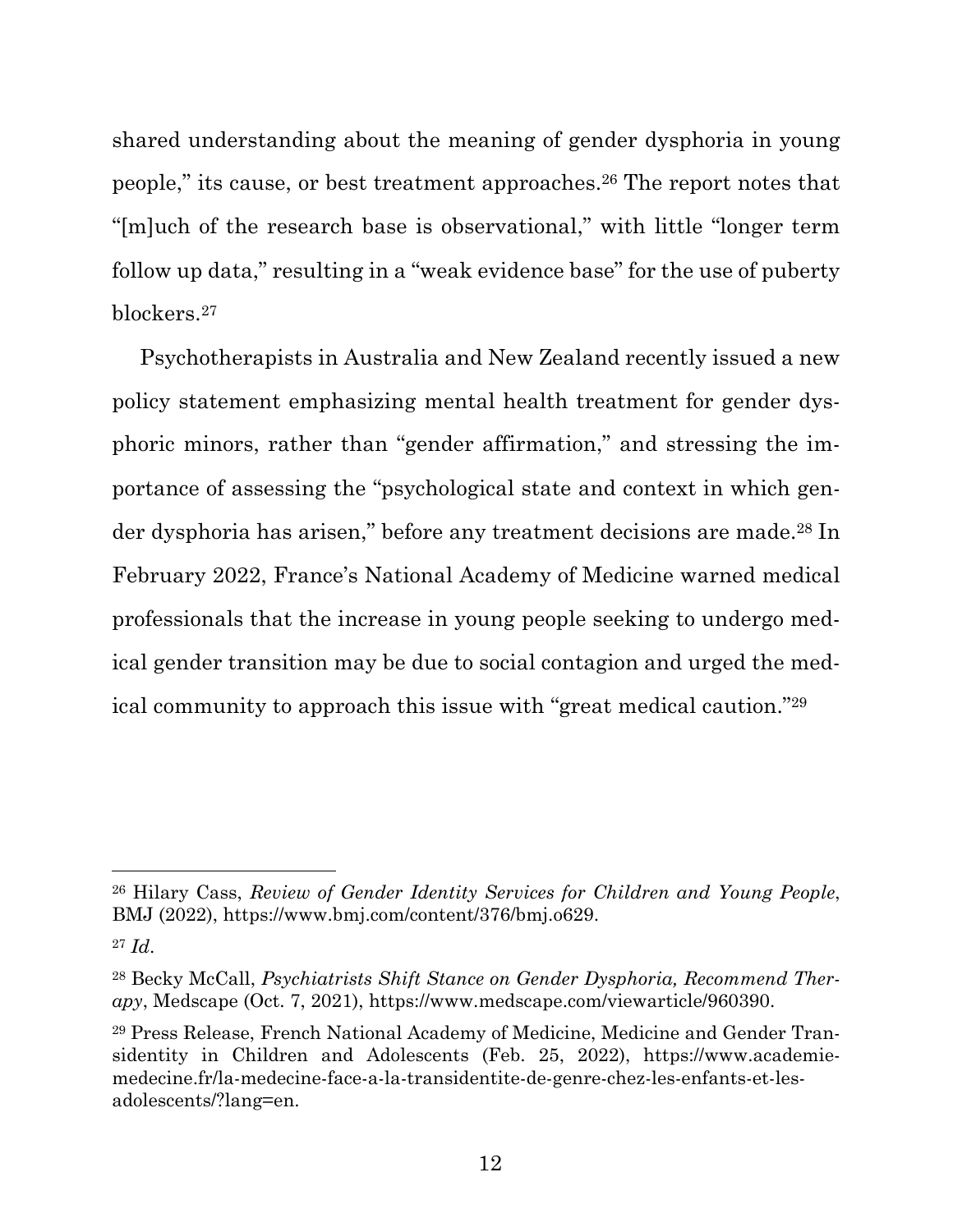## **C. The federal government has recognized the lack of medical consensus.**

Despite the efforts of HHS under the current administration to push gender-transition procedures, including for minors, under Section 1557, HHS has never formally determined that such treatments are the appropriate standard of care.

As recently as June 2020, HHS acknowledged it its 1557 regulations that "there is no medical consensus to support one or another form of treatment for gender dysphoria." 85 Fed. Reg. 37160, 37198. The Department explained that prior HHS regulations regarding coverage and performance of gender-transition surgeries "relied excessively on the conclusions of an advocacy group (WPATH) rather than on independent scientific fact-finding," such as the factfinding that CMS (an agency within HHS) undertook for its most recent National Coverage Determination. *Id*. After its factfinding, CMS declined to issue a National Coverage Determination on gender-transition surgeries for Medicare beneficiaries with gender dysphoria "because the clinical evidence is inconclusive."<sup>30</sup> "Based on an extensive assessment of the clinical evidence," CMS determined that "there is not enough high quality evidence to determine whether gender reassignment surgery improves health outcomes for

<sup>30</sup> CMS Decision Memo, *supra* note 12.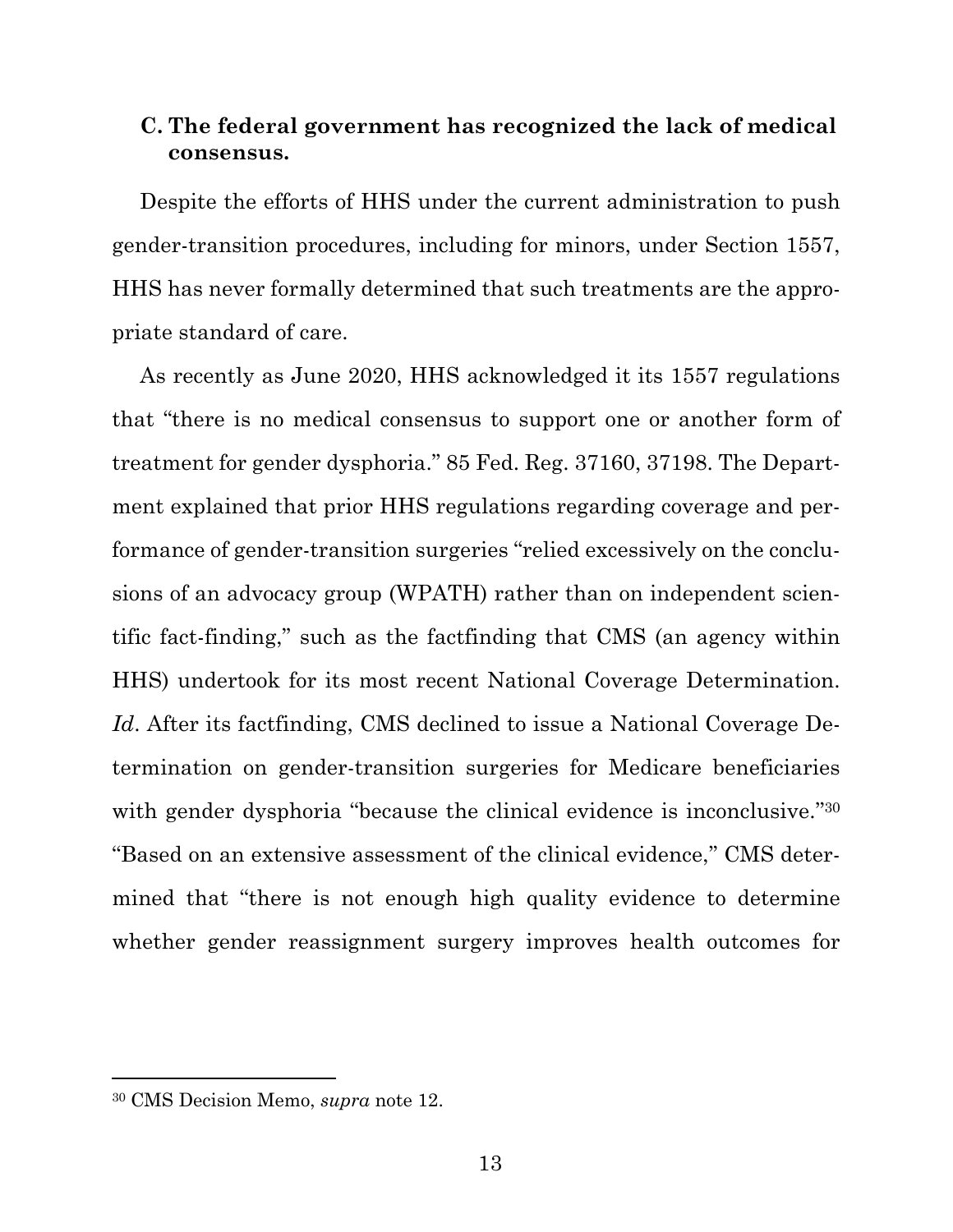Medicare beneficiaries [which include non-seniors] with gender dysphoria and whether patients most likely to benefit from these types of surgical intervention can be identified prospectively.''31

Similarly, in a 2018 Department of Defense (DOD) report on the diagnosis of gender dysphoria, which included input from both transgender individuals and medical professionals with experience in the care and treatment of individuals with gender dysphoria, DOD found that there is "considerable scientific uncertainty and overall lack of high quality scientific evidence demonstrating the extent to which transition-related treatments, such as cross-sex hormone therapy and sex reassignment surgery—interventions which are unique in psychiatry and medicine remedy the multifaceted mental health problems associated with gender dysphoria."32 Indeed, none of the drugs used to block puberty and induce cross-sex masculine or feminine features are approved as safe or effective for such uses by the U.S. Food and Drug Administration (another HHS agency).

### **D. State action reflects the lack of medical consensus.**

State actions reflect the lack of medical consensus for the appropriate standard of care for gender dysphoria and gender-transition procedures, especially for minors. For instance, several states have passed laws that

<sup>31</sup> *Id.*

<sup>32</sup> Dep't of Defense, Report and Recommendations on Military Service by Transgender Persons 5 (Feb. 22, 2018).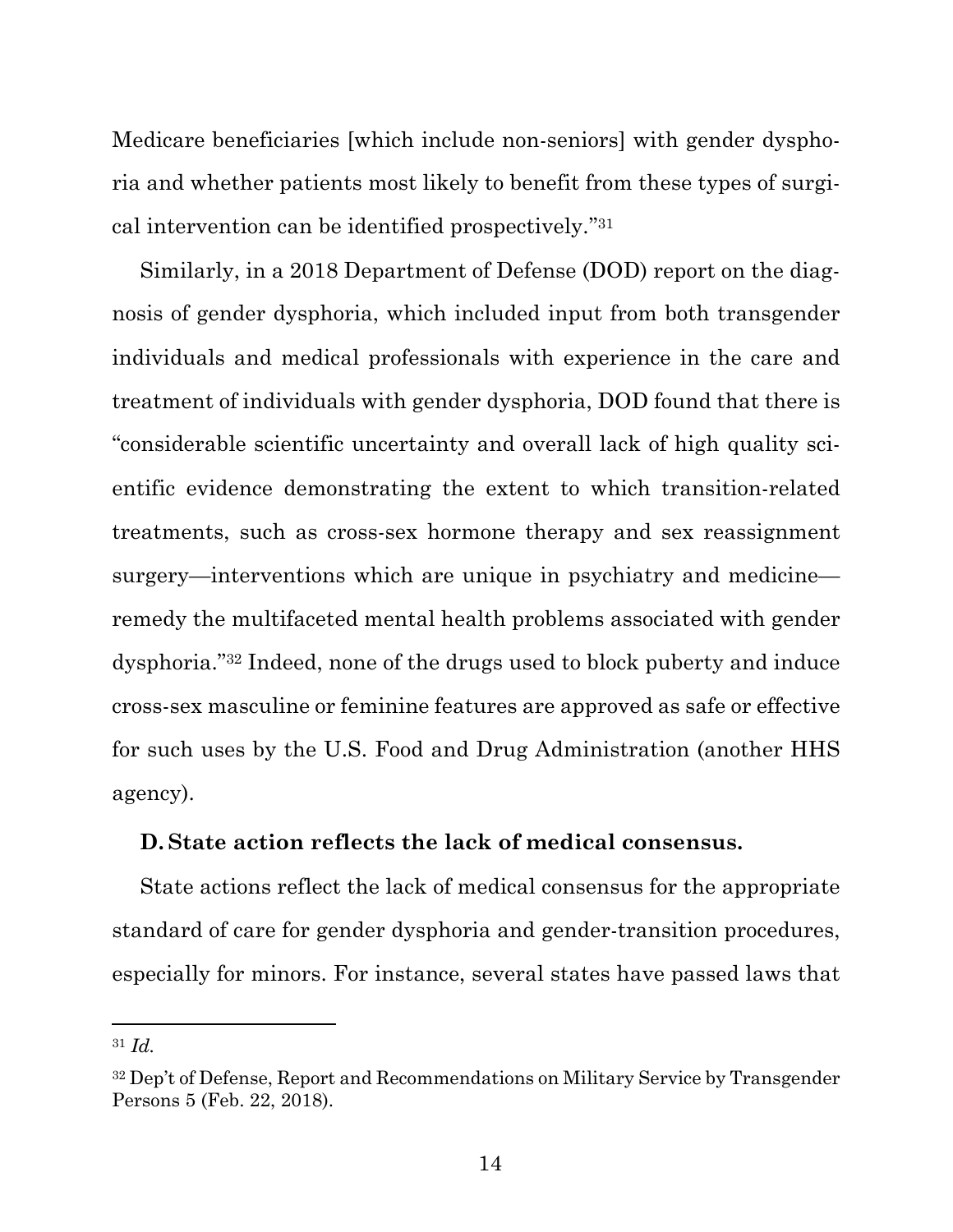prohibit providing minor children with puberty blockers, cross-sex hormones, or gender-transition surgeries.33 Other states are currently considering similar bills.34

Apart from state legislation, state executives have also weighed in on the issue. For example, in February 2022, the Texas Attorney General issued an opinion letter stating that sterilizing treatments and other permanent "sex-change procedures" "can constitute child abuse when performed on minor children."35 The treatments and procedures included: "(1) puberty-suppression or puberty-blocking drugs; (2) supraphysiologic doses of testosterone to females; and (3) supraphysiologic doses of estrogen to males," as well as "(1) sterilization through castration, vasectomy, hysterectomy, oophorectomy, metoidioplasty, orchiectomy, penectomy, phalloplasty, and vaginoplasty; (2) mastectomies; and (3) removing from children otherwise healthy or non-diseased body parts or tissue."36 Texas's governor subsequently directed the Texas Department of Family and Protective Services to "conduct a prompt and thorough investigation

<sup>36</sup> *Id.* at 1.

<sup>33</sup> *See, e.g.*, Ala. S.B. 184 (2022); Ariz. S.B. 1138 (2022); Ark. H.B. 1570 (2021); Tenn. H.B. 0578 (2021).

<sup>34</sup> *See, e.g.*, Ala. H.B. 266 (2022); Ariz. H.B. 2608 (2022); La. H.B. 570 (2022); Mo. S.B. 843 (2022); Mo. H.B. 2649 (2022); N.H. H.B. 1651 (2022); Ohio H.B. 454 (2021); Okla. H.B. 3240 (2022); Okla. H.B. 1076 (2022); Okla. S.B. 676 (2022); S.C. S.B. 1259 (2022); Tenn. S.B. 2696 (2022); Tenn. H.B. 2835 (2022).

<sup>35</sup> Tex. Att'y Gen. Op. Letter No. KP-0401, from Ken Paxton, Attorney General, to Matt Krause, Chair, House Committee on General Investigating, Texas House of Representatives 1-2 (Feb. 18, 2022), https://www.texasattorneygeneral.gov/sites/default/ files/opinion-files/opinion/2022/kp-0401.pdf.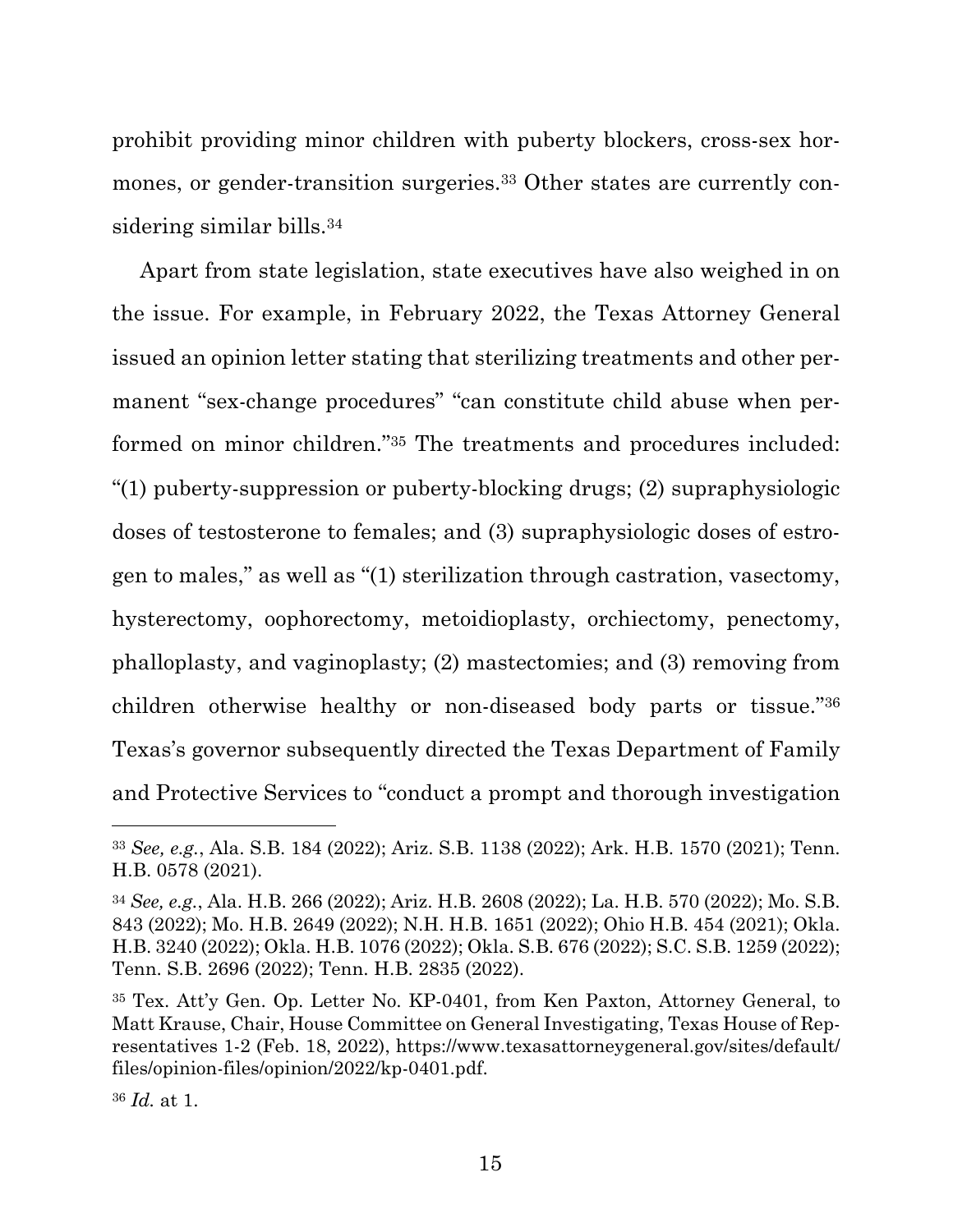of any reported instances of these abusive procedures in the State of Texas."37

More recently, Florida's Department of Health issued guidelines in response to an HHS document promoting "gender-affirming care" for young people. Florida's DOH clarified that the treatment of gender dysphoria for children and adolescents should *not* include social gender transition, puberty blockers, cross-sex hormones, or gender-transition surgeries because of "the lack of conclusive evidence, and the potential for longterm, irreversible effects."38 The state Secretary of the Agency for Health Care Administration subsequently requested that the Florida Medicaid program review whether such treatments are "consistent with widely accepted professional medical standards."39 The report, completed on June

<sup>37</sup> Letter from Greg Abbott, Governor, State of Texas, to Jaime Masters, Commissioner, Texas Department of Family and Protective Services (Feb. 22, 2022), https://gov.texas.gov/uploads/files/press/O-MastersJaime202202221358.pdf.

<sup>38</sup> Office of the State Surgeon Gen., Fla. Dep't of Health, Treatment of Gender Dysphoria for Children and Adolescents (Apr. 20, 2022), https://www.floridahealth. gov/\_documents/newsroom/press-releases/2022/04/20220420-gender-dysphoria-guidance.pdf; *cf. Setting the Record Straight*, Florida Agency for Health Care Administration (2022), https://ahca.myflorida.com/LetKidsBeKids/page3.shtml ("detailing the lack of conclusive evidence in recent directives and 'fact sheets' issued by the US Department of Health and Human Services for the coverage of 'gender affirming' care, for children and adolescents"); *Fact-Checking the HHS*, Soc'y for Evidence Based Gender Med. (Apr. 7, 2022), https://segm.org/fact-checking-gender-affirming-care-andyoung-people-HHS (finding HHS's document contains "a number of errors and misrepresentations" and "many highly inaccurate" claims).

<sup>39</sup> Florida Agency for Health Care Administration, Florida Medicaid: Generally Accepted Professional Medical Standards Determination on the Treatment of Gender Dysphoria 2 (June 2022), https://ahca.myflorida.com/letkidsbekids/docs/AHCA\_ GAPMS\_June\_2022\_Report.pdf.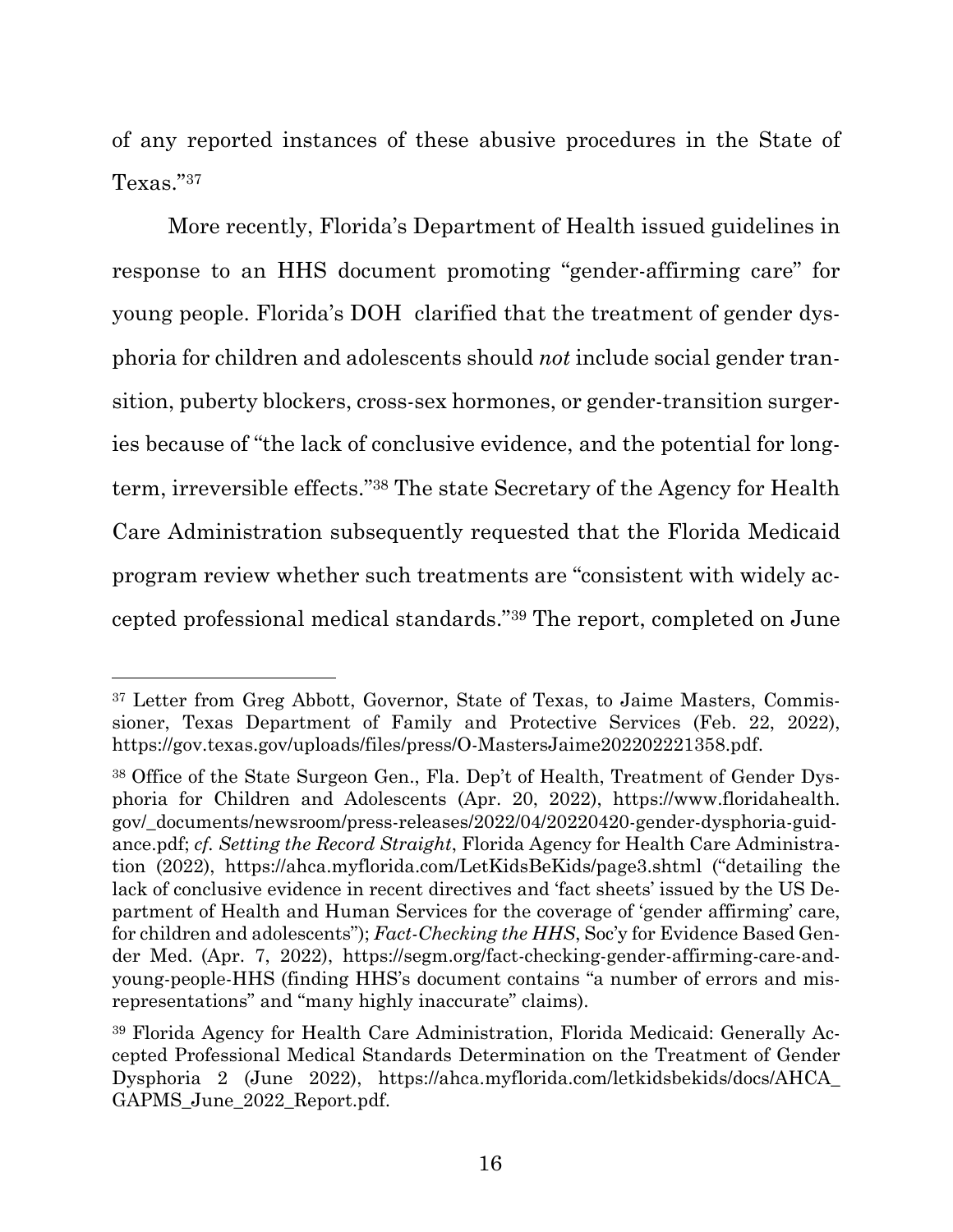2, 2022, found that gender-transition procedures for the treatment of gender dysphoria "are not consistent with widely accepted professional medical standards and are experimental and investigational with the potential for harmful long term affects [sic]."40

## **II. Gender-transition procedures can lead to serious harm, especially in minors.**

HHS is seeking to require Plaintiffs to perform and insure gendertransition procedures, which can lead to serious harms, especially in minors.

Long-term outcomes for individuals who undergo gender-transition procedures are not promising. Forty-one percent of all adults who identify as transgender attempt suicide at some point in their lives, and those who have had genital surgery are nineteen times more likely than the general population to die by suicide.41 Other recent studies of adults report similar findings after gender-transition surgeries: suicide risks and mental health issues remain high.42

<sup>40</sup> *Report Overview*, Florida Agency for Health Care Administration (2022), https://ahca.myflorida.com/letkidsbekids/.

<sup>41</sup> Cecilia Dhejne et al., *Long-term Follow-up of Transsexual Persons Undergoing Sex Reassignment Surgery: Cohort Study in Sweden*, 6 PLoS ONE (2011), https://pubmed. ncbi.nlm.nih.gov/21364939/.

<sup>42</sup> Roberto D'Angelo et al., *One Size Does Not Fit All: In Support of Psychotherapy for Gender Dysphoria*, 50 Archives Sexual Behav. 7 (2020), https://doi.org/ 10.1007/ s10508-020-01844-2; Chantel M. Wiepjes et al., *Trends in Suicide Death Risk in Transgender People: Results from the Amsterdam Cohort of Gender Dysphoria Study (1972-2017)*, 141 Acta Psychiatrica Scandinavica 486 (2020), https://doi.org/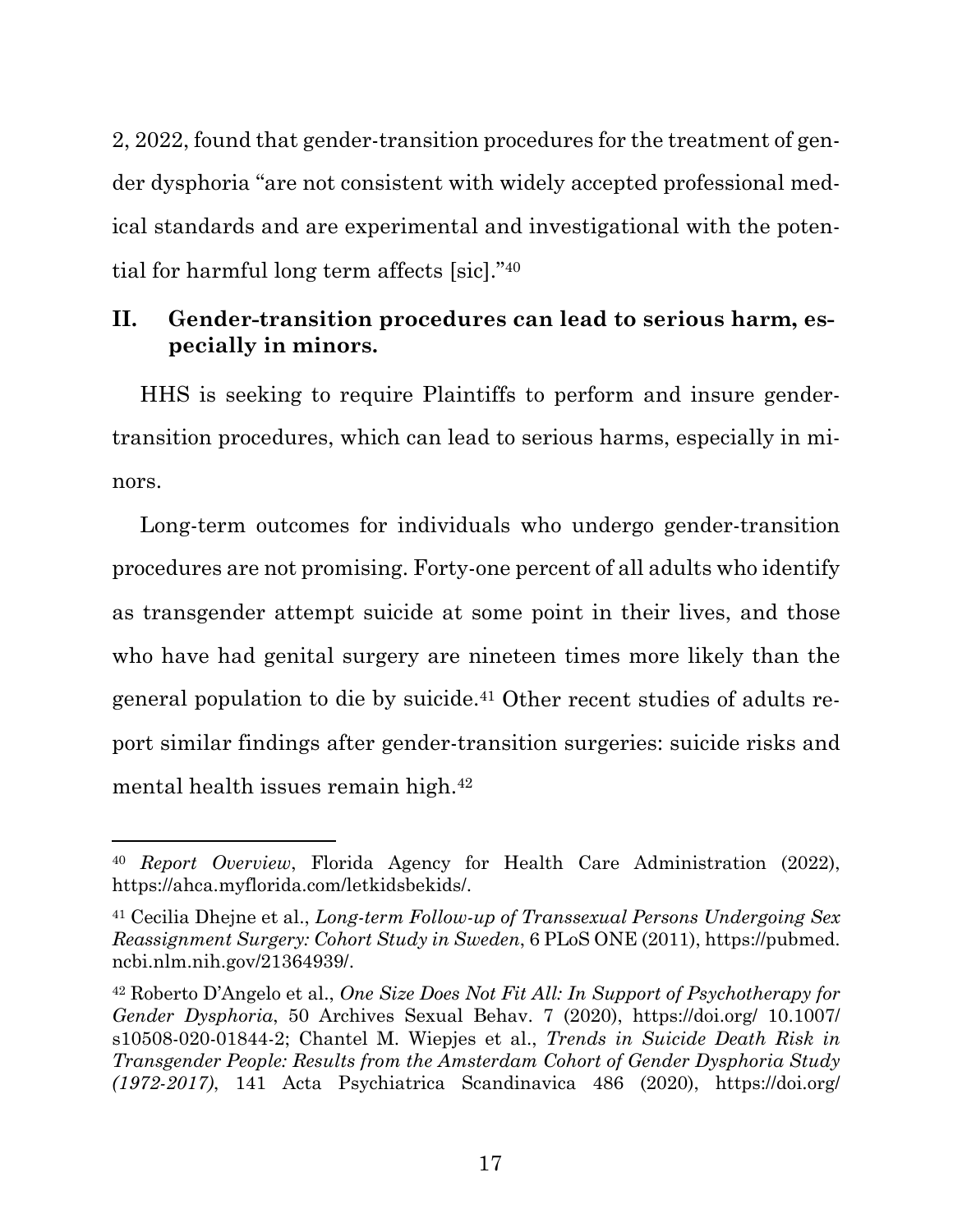Equally troubling, the number of children and adolescents diagnosed with gender dysphoria or identifying as "transgender" has risen dramatically over the past decade, becoming "an international phenomenon, observed across North America, Europe, Scandinavia, and elsewhere."43 The typical patient profile has changed markedly. In the past, patients seeking treatment for gender dysphoria were usually either adult males or very young children, mostly male. Today, the typical patient is an adolescent, usually female.44

For years, gender dysphoria in children was addressed through "watchful waiting" or in family therapy. About eighty-eight percent of the time, the child's gender dysphoria resolved naturally by puberty without gender-transition interventions.45 The "gender-affirming" approach, however, changed that pattern dramatically. Most children affirmed in their transgender beliefs will persist in their transgender identification,

<sup>10.1111/</sup>acps.13164; *Correction to Bränström and Pachankis*, 177 Am. J. Psychiatry 734 (2020) (correcting Richard Bränström & John E. Pachankis*, Reduction in Mental Health Treatment Utilization Among Transgender Individuals After Gender-Affirming Surgeries: A Total Population Study*, 177 Am. J. Psychiatry 727 (2020)).

<sup>43</sup> Kenneth J. Zucker, *Adolescents with Gender Dysphoria: Reflections on Some Contemporary Clinical and Research Issues*, 48 Arch Sex Behav. 1983 (2019), https://pubmed.ncbi.nlm.nih.gov/31321594/.

<sup>44</sup> *Id*.

<sup>45</sup> Devita Singh et al., *A Follow-Up Study of Boys with Gender Identity Disorder*, 12 Front Psychiatry (2021), https://pubmed.ncbi.nlm.nih.gov/33854450.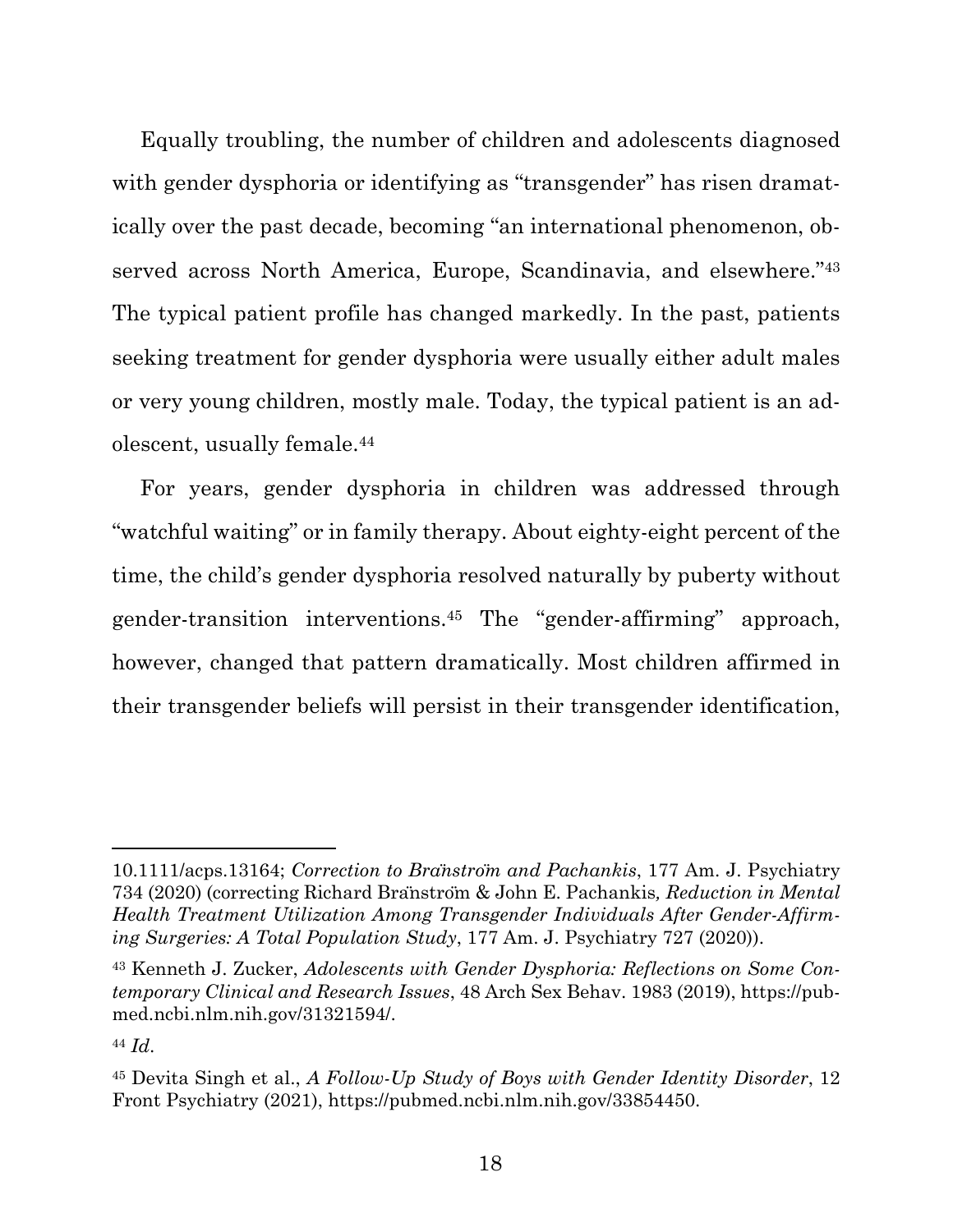leading many to pursue gender-transition procedures to modify their bodies—drastic measures that lead to regret.46

Clinical concerns over the outcomes of gender-transition procedures have escalated.<sup>47</sup> Puberty blockers, originally described as safe and fully reversible, are now recognized to have negative effects on bone density, social and emotional maturation, and other aspects of development.<sup>48</sup> They generally fail to lessen the child's gender dysphoria, and results are mixed in terms of effects on mental health.49 Long term effects remain unknown.

Nearly all children who begin puberty blockers go on to receive crosssex hormones, the next step in gender transitions, with life-altering consequences.50 Blocking a child's natural puberty (preventing maturation

<sup>46</sup> See, for example, this study from the Tavistock and Portman NHS Gender Identity Development Service (UK), which found ninety-eight percent of adolescents who underwent puberty suppression continued on to cross-sex hormones. Polly Carmichael et al., *Short-Term Outcomes of Pubertal Suppression in a Selected Cohort of 12 to 15 Year Old Young People with Persistent Gender Dysphoria in the UK*, 16 PLoS ONE (2021), https://pubmed.ncbi.nlm.nih.gov/33529227/. *See also* Lisa Littman*, Individuals Treated for Gender Dysphoria with Medical and/or Surgical Transition Who Subsequently Detransitioned: A Survey of 100 Detransitioners*, 50 Arch Sex Behav. 3353 (2021), https://pubmed.ncbi.nlm.nih.gov/34665380/.

<sup>47</sup> William Malone, *Puberty Blockers for Gender Dysphoria: The Science is Far from Settled*, 5 Lancet Child & Adolescent Health 33 (2021), https://pubmed.ncbi.nlm.nih. gov/34418372/.

<sup>48</sup> NICE Evidence Review, *supra* note 25.

<sup>49</sup> Polly Carmichael et al., *supra* note 46.

<sup>50</sup> *Id.*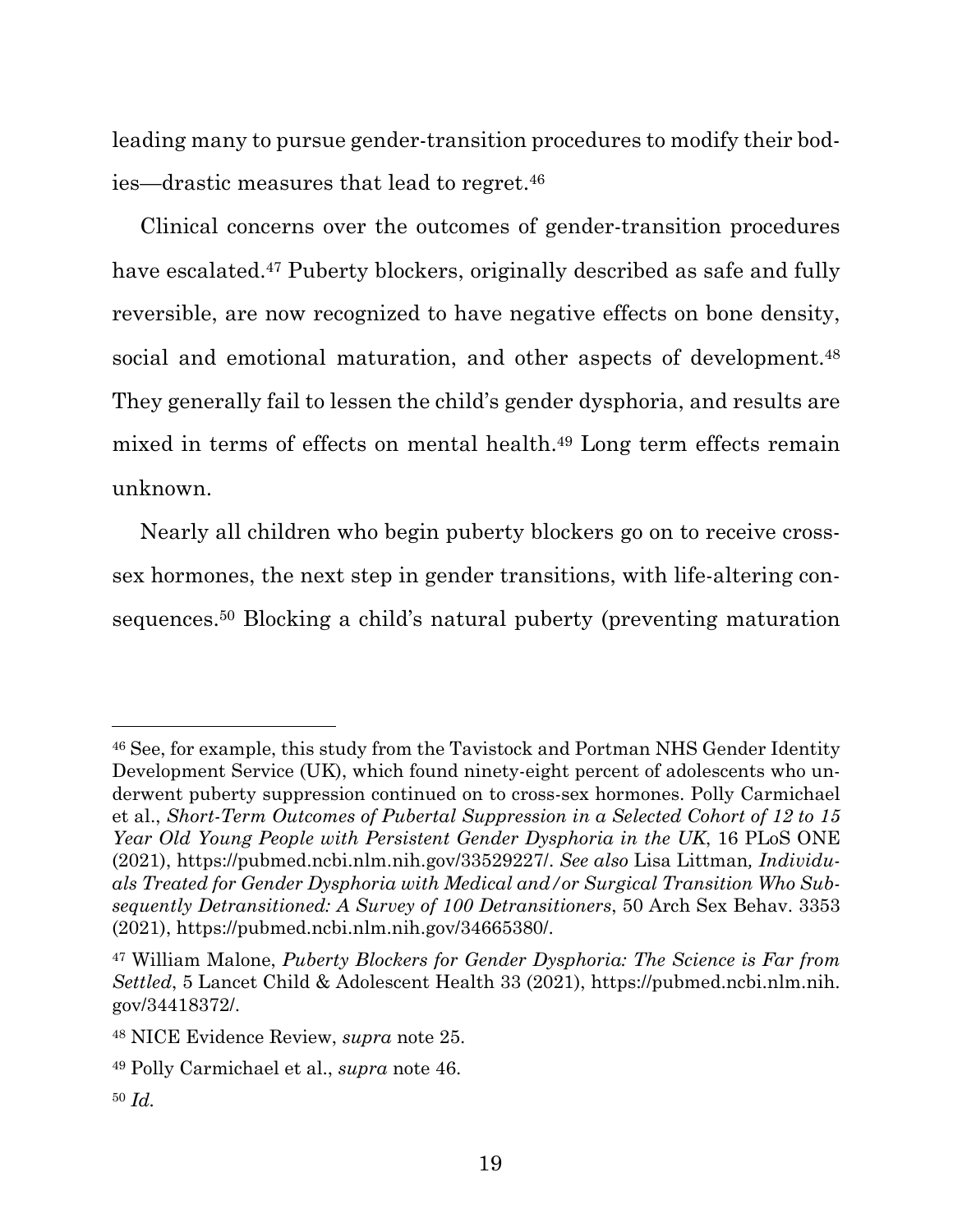of genitals and reproductive organs) and then introducing cross-sex hormones renders the child permanently sterile.<sup>51</sup> Gender clinicians now admit that puberty blocking may impair the child's later sexual functioning as an adult as well.52 These losses cannot be fully comprehended by a child, precluding the possibility of informed consent.

Cross-sex hormones carry numerous health risks and cause many irreversible changes in adolescents' bodies, including genital or vaginal atrophy, hair loss (or gain), voice changes, and impaired fertility.53 They also increase cardiovascular risks and cause liver and metabolic changes.54 The flood of opposite sex hormones has variable emotional and psychological effects as well. Females who take testosterone experience an increase in gender dysphoria, particularly regarding their breasts, creating heightened demand for double mastectomies on teens as young

<sup>51</sup> Stephen B. Levine, *Ethical Concerns About Emerging Treatment Paradigms for Gender Dysphoria*, 44 J. Sex & Marital Therapy 29 (2018), https://pubmed.ncbi. nlm.nih.gov/28332936/.

<sup>52</sup> Abigail Shrier, *Top Trans Doctors Blow the Whistle on "Sloppy" Care*, Real Clear Politics (Oct. 5, 2021), https://www.realclearpolitics.com/2021/10/05/top\_trans doctors blow the whistle on sloppy care  $553290.html$ .

<sup>53</sup> Stephen B. Levine et al., *Reconsidering Informed Consent for Trans-Identified Children, Adolescents, and Young Adults*, J. of Sex & Marital Therapy (2022), https://www.tandfonline.com/doi/full/10.1080/0092623X.2022.2046221.

<sup>54</sup> *Gender-Affirming Hormone in Children and Adolescents*, BJM EBM Spotlight (Feb. 25, 2019), https://blogs.bmj.com/bmjebmspotlight/2019/02/25/gender-affirminghormone-in-children-and-adolescents-evidence-review/.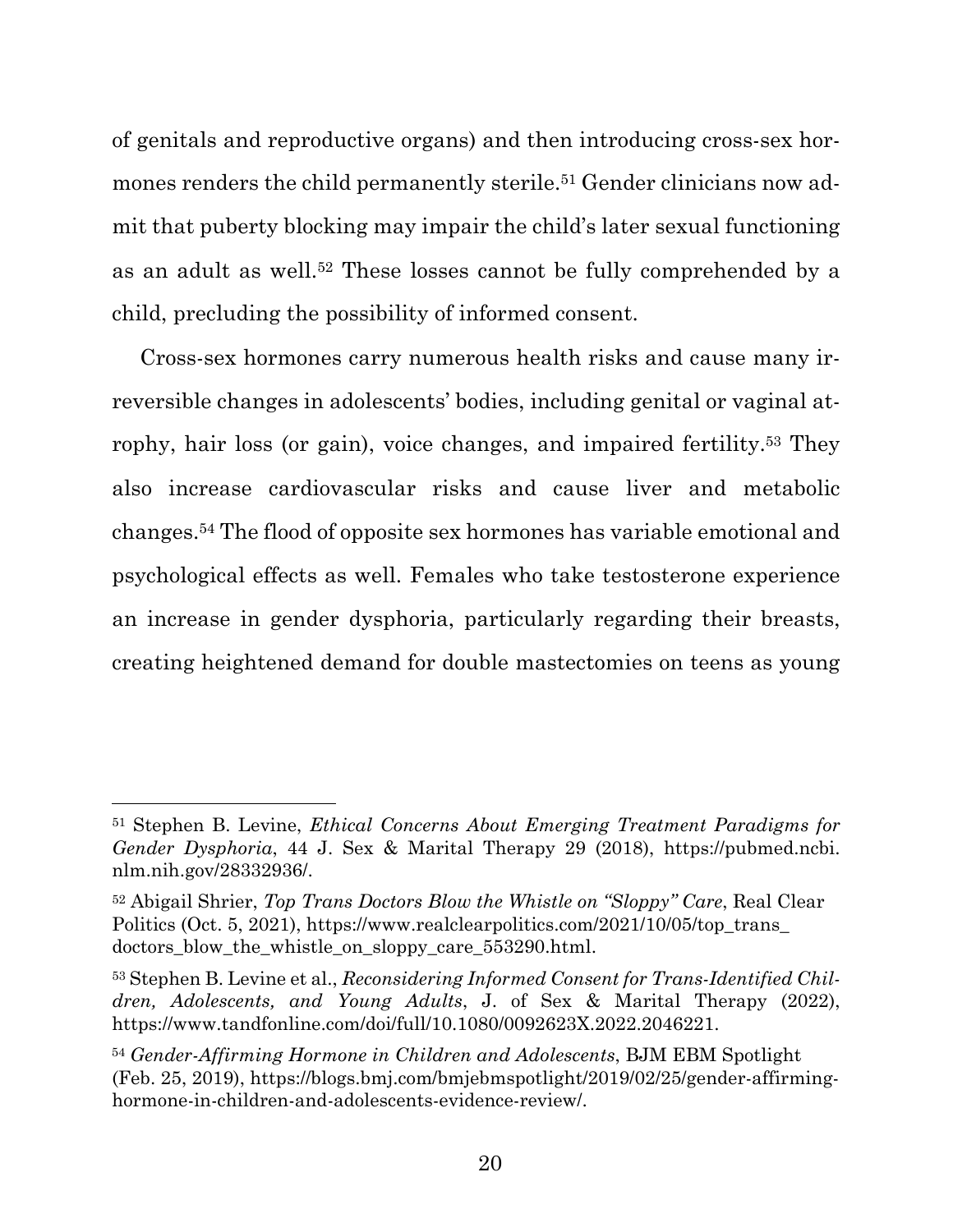as thirteen.55 Far from an evidence-based standard of care, gender-transition procedures for gender dysphoria amount to unethical human experimentation—on *children*. One Swedish teen who underwent medical gender transition, suffered serious bodily harm, and then de-transitioned describes gender-transition procedures for gender dysphoria in stark terms: "They're experimenting on young people ... we're guinea pigs."56 Or, as psychotherapist Alison Clayton warns, this is nothing less than "dangerous medicine."57

\* \* \*

Despite the harms of gender-transition procedures, especially for minors, and the lack of medical consensus regarding the treatment of gender dysphoria and gender-transition procedures, HHS is seeking to impose a medical standard of care through Section 1557, a nondiscrimination provision. But there is no standard of care that authoritatively re-

<sup>55</sup> Johanna Olson-Kennedy et al., *Chest Reconstruction and Chest Dysphoria in Transmasculine Minors and Young Adults: Comparisons of Nonsurgical and Postsurgical Cohorts*, 172 JAMA Pediatrics 431 (2018), https://pubmed.ncbi.nlm.nih. gov/29507933/.

<sup>56</sup> Video, Mission: Investigate: Trans Children ("Trans Train 4") (Nov. 26, 2021), https://www.svtplay.se/video/33358590/uppdrag-granskning/mission-investigatetrans-children-avsnitt-1.

<sup>57</sup> Alison Clayton, *The Gender Affirmative Treatment Model for Youth with Gender Dysphoria: A Medical Advance or Dangerous Medicine?*, 51 Archives Sexual Behav. 691 (2022), https://www.ncbi.nlm.nih.gov/pmc/articles/PMC8888500/.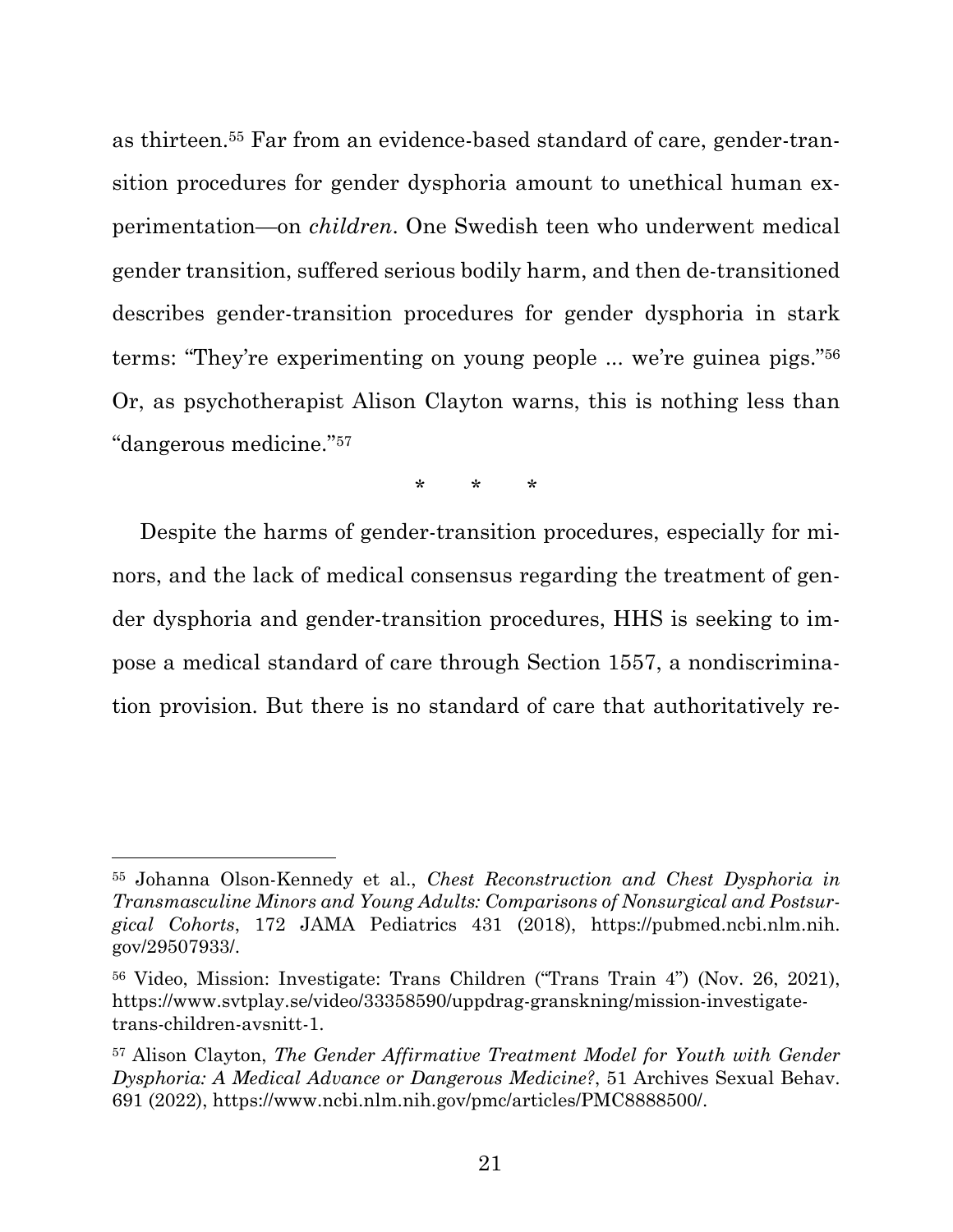views and appraises the evidence, assesses the risks and benefits of proposed treatments and alternative care options, and optimizes patient outcomes through evidence-based outcome measurement.

Without a permanent injunction, Plaintiffs will be forced choose between providing and insuring harmful gender-transition procedures, including for minors, or violating their medical judgments and religious beliefs. Plaintiffs' conscience should not be seared, and their patients should not be scarred.

### **CONCLUSION**

The district court's judgment should be affirmed.

Respectfully submitted,

 RACHEL N. MORRISON MARY RICE HASSON Ethics & Public Policy Center 1730 M Street, N.W. Suite 910 Washington, DC 20036 (202) 682-1200 rmorrison@eppc.org

*Counsel for* Amicus Curiae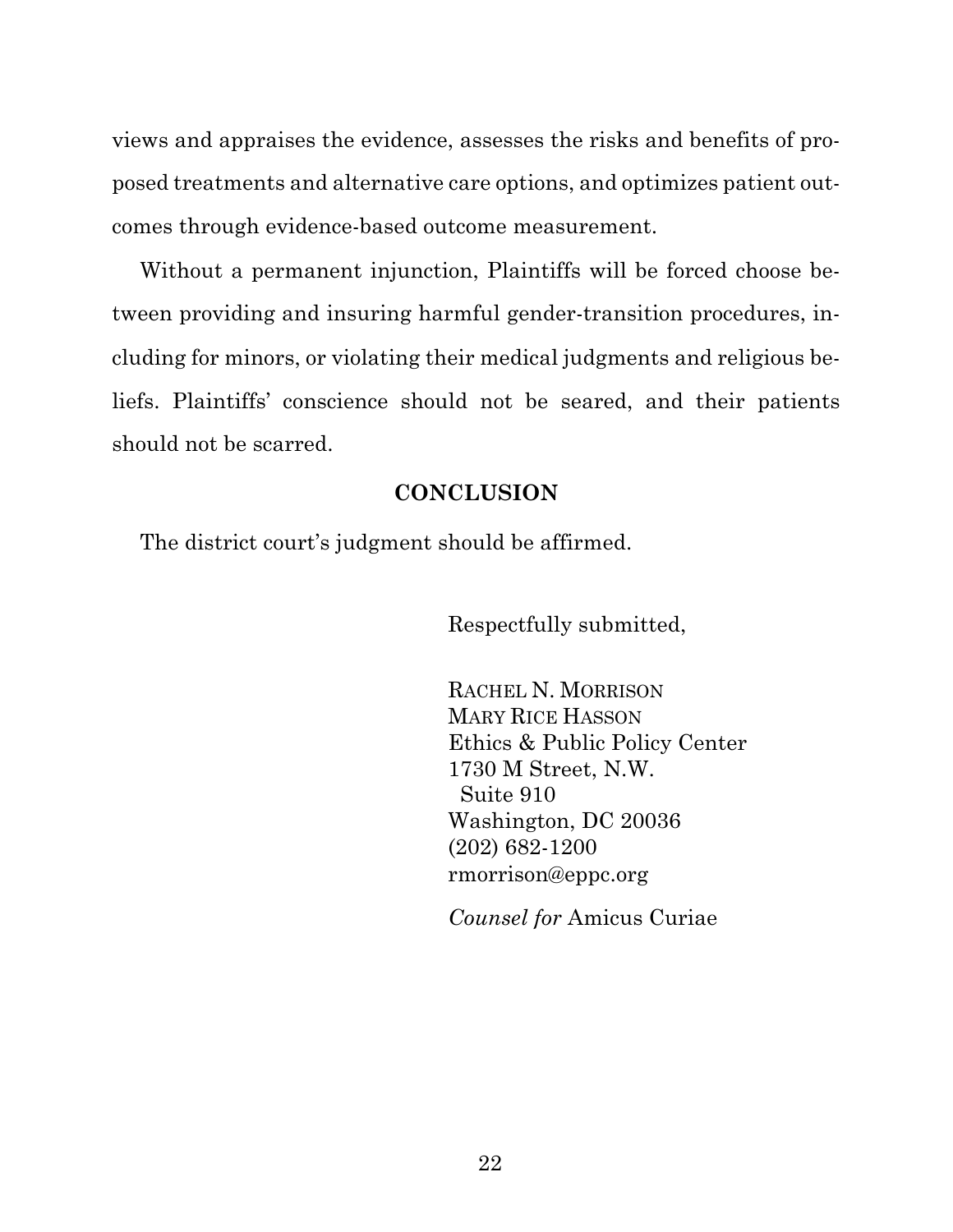## **CERTIFICATE OF SERVICE**

I certify that on June 17, 2022, an electronic copy of the foregoing brief was filed with the Clerk of Court for the U.S. Court of Appeals for the Fifth Circuit using the appellate CM/ECF system, and that service will be accomplished by the appellate CM/ECF system.

> /s/ *Rachel Morrison*  Rachel N. Morrison *Attorney for* Amicus Curiae